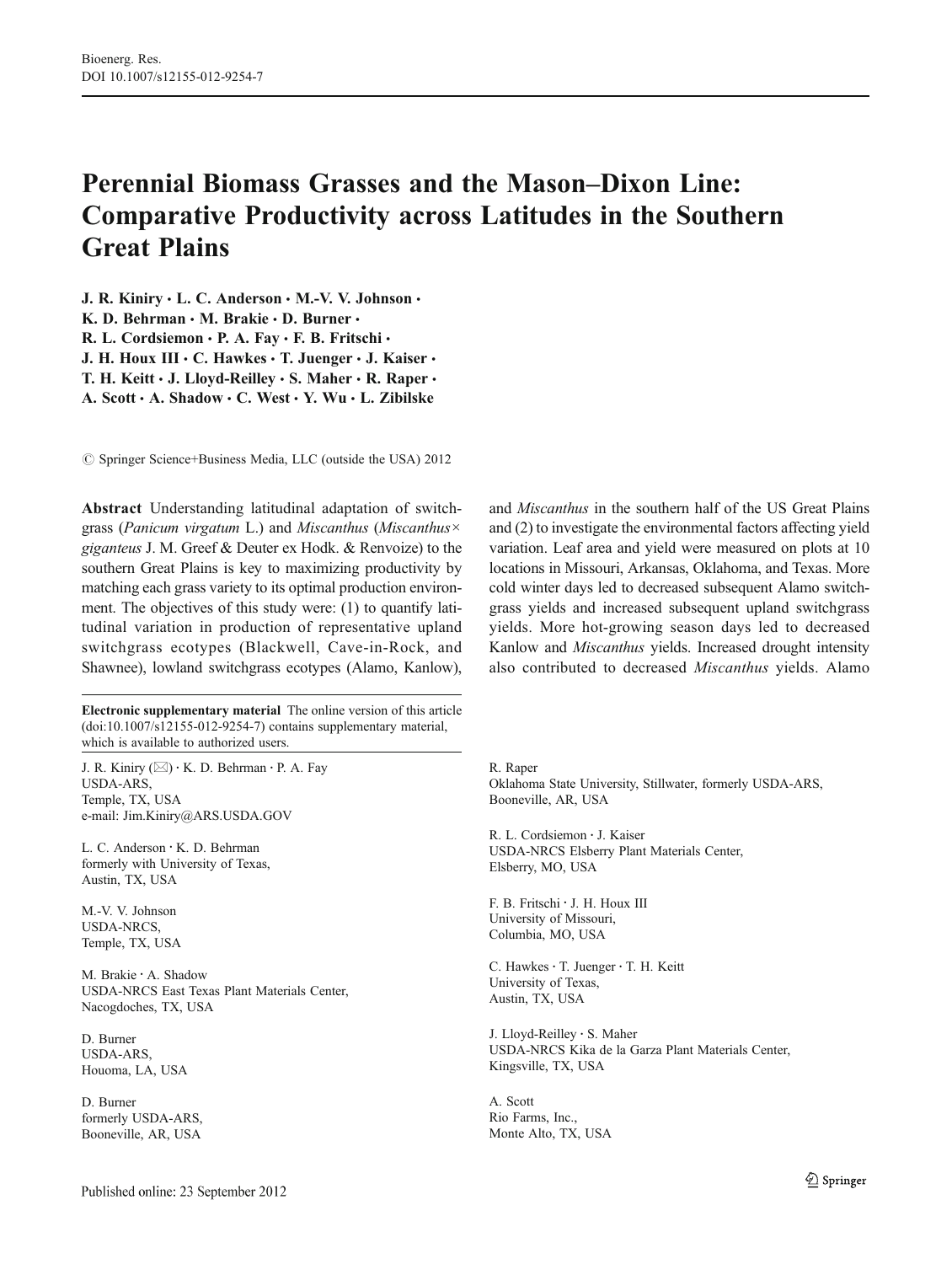switchgrass had the greatest radiation use efficiency (RUE) with a mean of 4.3 g per megajoule intercepted PAR and water use efficiency (WUE) with a mean of 4.5 mg of dry weight per gram of water transpired. The representative RUE values for other varieties ranged from 67 to 80 % of Alamo's RUE value and 67 to 87 % of Alamo's WUE. These results will provide valuable inputs to process-based models to realistically simulate these important perennial grasses in this region and to assess the environmental impacts of production on water use and nutrient demands. In addition, it will also be useful for landowners and companies choosing the most productive perennial grasses for biofuel production.

Keywords Biofuel grasses · Switchgrass · Miscanthus · Simulation modeling

### Introduction

Switchgrass (Panicum virgatum L.) and Miscanthus×giganteus J. M. Greef & Deuter ex Hodk. & Renvoize (hereafter referred to as Miscanthus) represent two primary plant species of interest for bioenergy production in the USA. Both have repeatedly shown promise as being highly productive perennial grasses adapted to either marginal or prime agricultural soils. Switchgrass, with its high variation in ecotypes, can be grown as far south as northern Mexico and as far north as southern Canada. The sustainability and yield stability of switchgrass biomass production will depend on understanding the adaptation of representative ecotypes to different environments. Widespread reports of Miscanthus grown in the Midwest have spurred interest in it as an alternative to switchgrass. However, no Miscanthus yields have been reported for the southern Great Plains. It is therefore imperative to quantify productivity of these biofuel grasses in this region of the USA. If biofuel production is targeted for "marginal" soils, identifying the species and ecotypes adapted to these conditions also is extremely important.

There are many environmental gradients that transverse the southern two thirds of the US Great Plains. In the often-cited biofuel crop regional adaptation map [\[30\]](#page-14-0) (Electronic supplementary material (ESM) Fig. S1), there is a break in adapta-

C. West Texas Tech University, Lubbock, formerly with University of Arkansas, Fayetteville, AR, USA

Y. Wu Oklahoma State University, Stillwater, OK, USA

L. Zibilske formerly with USDA-ARS, Weslaco, TX, USA

tion regions running east to west through eastern Oklahoma and western Arkansas. There are north-to-south gradients in the average daily temperature of the coldest quarter (ESM Fig. S2a) and in average daily temperature of the warmest quarter (ESM Fig. S2b) and east-to-west gradients annual precipitation (ESM Fig. S2c). Casler et al. [[3](#page-14-0)–[5](#page-14-0)] described latitudinal and longitudinal variation in switchgrass in the northern Great Plains. The major abiotic factors that regulate adaptation of switchgrass populations are photoperiodism, heat tolerance, cold or freezing tolerance, and precipitation [[5,](#page-14-0) [25](#page-14-0)]. Furthermore, Vogel et al. [\[34\]](#page-15-0) used climate and ecoregions to develop plant adaptation regions for switchgrass ecotypes.

Previous switchgrass studies have shown variable responses to photoperiod manipulation depending on the ecotype. In the central Great Plains, switchgrass ecotypes from the Dakotas (upland ecotypes) flower and mature early and are short in stature, whereas those from Texas and Oklahoma (lowland ecotypes) flower late and are tall [\[9,](#page-14-0) [24\]](#page-14-0). When upland (northern) ecotypes (i.e., Blackwell, Cave-in-Rock, and Shawnee) are grown in the south, they remain shorter and flower earlier thus decreasing their dry matter yields. However, when lowland (southern) ecotypes (i.e., Alamo) are planted further north, they flower later and are taller, thus having more stable yields than upland ecotypes. The photoperiod response has also been reported to be responsible for winter survival. Southern types moved too far north mature too late and do not survive late season winter freezes [[34](#page-15-0)].

Switchgrass water use efficiency (WUE), the balance of carbon assimilated per unit of water transpired, has been linked to higher yields. While transpiration and photosynthesis are closely related to yield, WUE is most closely linked to higher biomass yield [\[37\]](#page-15-0). Measurements of WUE on single leaves indicate that switchgrass, as expected, uses relatively low levels of water, and that the highest yielding switchgrass varieties have the highest water use efficiencies [[23](#page-14-0)].

In this study, five switchgrass ecotypes and Miscanthus were planted in replicated field trials at 10 locations in Texas, Arkansas, Oklahoma, and Missouri. The main objectives were to: (1) describe and identify the most productive (highest biomass and leaf area) perennial species and ecotype at each location; (2) determine the impact of photoperiod, precipitation, high temperature stress during the growing season, and low temperature stress during the preceding winter on yield; (3) determine the radiation use efficiency (RUE) and WUE of these perennial grasses in these representative sites in the central and southern Great Plains to allow realistic simulation of their production with process-based simulation models. Process-based models such as Agricultural Land Management Alternatives with Numerical Assessment Criteria (ALMANAC) [[17](#page-14-0)], Environmental Policy Integrated Climate (SWAT) [[35,](#page-15-0) [36\]](#page-15-0), and Soil and Water Assessment Tool (EPIC) [\[2\]](#page-14-0) provide realistic simulation of biofuel plant species for assessing management practices that maximize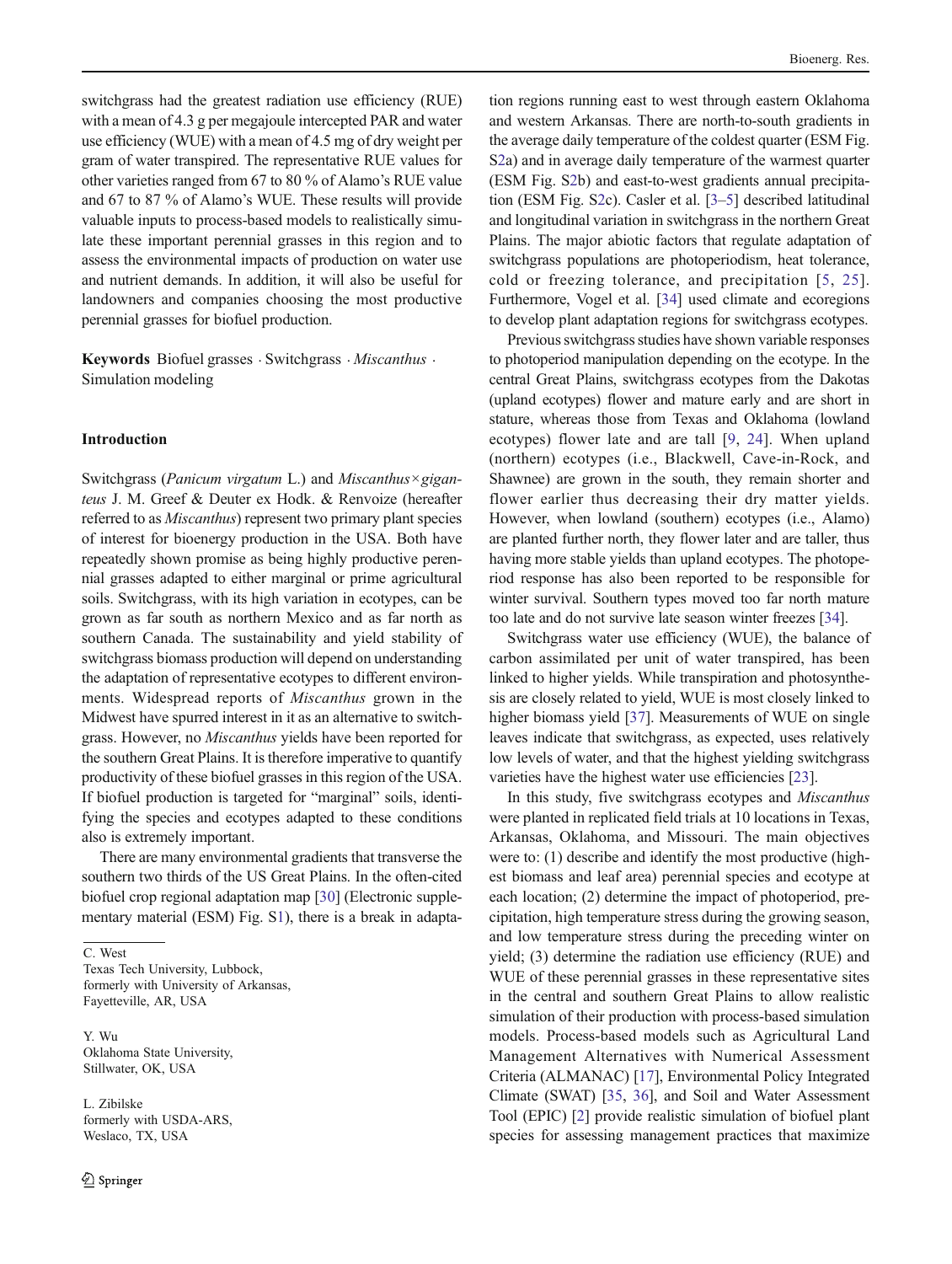production and minimize environmental impact. Processbased simulation of these perennial biofuel grasses requires realistic understanding of the important processes affecting adaptation and consequently biomass production.

# Methods

In 2009, we selected nine locations (Table 1) across the southcentral USA to capture a range of environmental conditions. In 2010, plots at an additional site, Booneville, AR, were also established. At each site, five switchgrass ecotypes, "Alamo", "Blackwell", "Cave-in-Rock", "Kanlow", and "Shawnee" (Table [2](#page-3-0)) were sown from seed from Turner Seed, Breckenridge, TX, 76424-8165. Seeding rate was 5.6 kg pure live seed per hectare. Miscanthus plants (originally purchased from Kurt Bluemel, [www.kurtbluemel.com/Miscanthus\\_](http://www.kurtbluemel.com/Miscanthus_giganteus.html) [giganteus.html\)](http://www.kurtbluemel.com/Miscanthus_giganteus.html) in 4-l pots were transplanted into the plots. Genetic analysis of the Miscanthus material used indicated that the plant material was identical to the Illinois clone (Michael Casler, personal communication). In spring 2009, all ecotypes and species were planted in randomized complete block design with single row plots, 1 m apart and 5 m long, with four replicate rows per plant variety. Harvest dates were chosen to establish plant growth during the active growing portion of spring and summer, with logistical constraints due to travel distances between plots. In 2010, plants were harvested once in June or July at each location and again in October. In 2011, plants were harvested three times at each location. These were in May or June, July and August, September, or October. At each location, weeds were controlled by use of pre- and postemergence herbicides [Prowl H20 (pendimethalin: (N-(1-ethylpropyl)-3,4-dimethyl-2,6-dinitrobenzenamine)) and 2,4-D-2,4 dichlorophenoxyacetic acid], hoeing, and hand weeding.

Destructive harvests were taken during the growing seasons in order to characterize plant growth. These harvests were all taken from areas not previously harvested during the growing season. "Final yield" was the biomass at the final harvest each year. At each harvest, plant height, fresh and dry weights,

fraction intercepted photosynthetically active radiation (FIPAR), and leaf area index (LAI) were also measured. For switchgrass ecotypes, 0.5 m of a row was harvested, while with Miscanthus 1.0 m of a row (one plant) was harvested. The samples were weighed for a total fresh weight. When the total sample exceeded 1,000 g, a grab sample of 200–500 g was separated. Samples were dried at 66 °C in a forced-air oven until the dry weight had stabilized. Measurements of FIPAR were taken using an AccuPAR LP-80 Ceptometer (Decagon Devices, Pullman, WA, USA) within 2 h of solar noon. These values of FIPAR consisted of multiple measurements with the light sensor moving parallel to the row, in the area from mid-row to mid-row. In this way, the pertinent ground area for each row was sampled. Care was taken to avoid shadows from neighboring rows. An external light source was used for concurrent above and below values that were averaged for the row. Leaf area of a subsample was measured with a LI-3100 Area Meter (LI-COR Biosciences, Lincoln, NE, USA).

WUE and RUE were calculated using output from the ALMANAC model [\[17](#page-14-0)]. The ALMANAC model was parameterized so that the actual LAI equaled the simulated LAI for the first harvest date each year. We used only this early growth interval for RUE and WUE calculations in an effort to minimize the prevalent drought impacts evident at several of the sites in these years. This avoided unrealistically low values of RUE and WUE due to growth decreasing drastically due to drought. Daily weather data at each site and (2009–2011) from National Oceanic and Atmospheric Administration were used in the model [\[29](#page-14-0)]. The RUE was calculated as the ratio of measured dry matter over cumulative simulated intercepted PAR. The WUE was calculated in terms of measured dry matter produced per unit simulated water transpired [[28\]](#page-14-0). Plant dry weight was the total above-ground dry weight (cutting height, 0.1 m). Water use was determined using the ALMANAC model to simulate the amount of water transpired by plants during the growth period.

Final dry weights for each plant type as a function of latitude were analyzed by regression with Statistical Analysis System [\[32\]](#page-15-0). Firstly, within each year, the three upland types were analyzed for significant different slopes and intercepts using

| <b>Table 1</b> Soil type, latitude, and |  |
|-----------------------------------------|--|
| average annual precipitation for        |  |
| 10 locations                            |  |

a Obtained from US Climate Data [[29](#page-14-0)]

| Location         | Soil type               | Latitude | Precipitation <sup>a</sup> (mm) |
|------------------|-------------------------|----------|---------------------------------|
| Elsberry, MO     | Menfro silt loam        | 39.16    | 972                             |
| Columbia, MO     | Mexico silt loam        | 38.89    | 1,025                           |
| Mt. Vernon, MO   | Gerald silt loam        | 37.07    | 1,171                           |
| Stillwater, OK   | Kirkland silt loam      | 36.12    | 932                             |
| Fayetteville, AR | Pickwick gravely loam   | 36.09    | 1,169                           |
| Booneville, AR   | Leadvale silt loam      | 35.09    | 1,213                           |
| Nacogdoches, TX  | Attoyac fine sandy loam | 31.50    | 1,229                           |
| Temple, TX       | Houston black clay      | 31.04    | 910                             |
| Kingsville, TX   | Cranell sandy clay loam | 27.54    | 736                             |
| Weslaco, TX      | Hidalgo sandy clay loam | 26.22    | 645                             |
|                  |                         |          |                                 |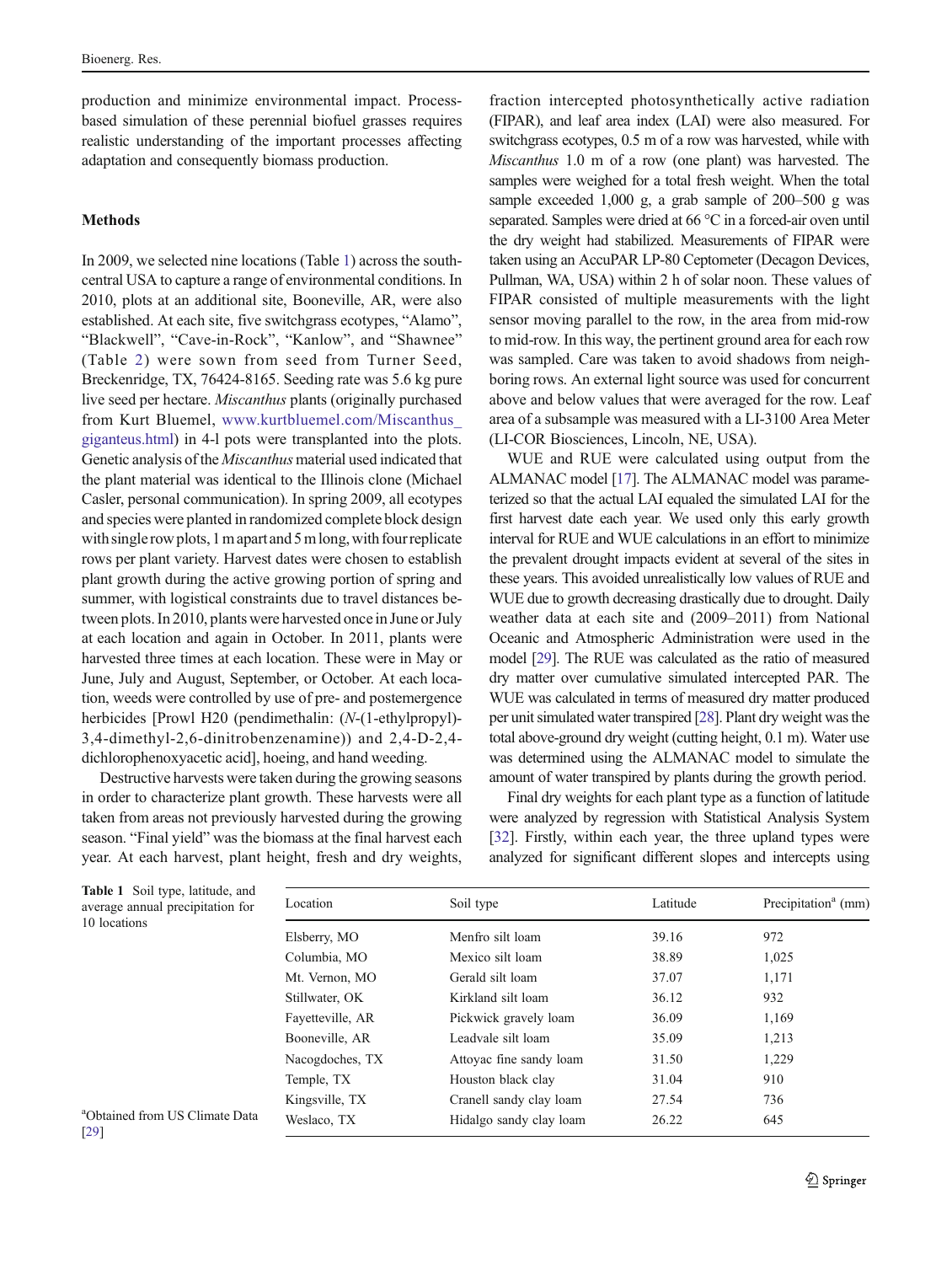<span id="page-3-0"></span>Table 2 County, state, and latitude of origin for each switchgrass type

| <b>Types</b>     | Site of origin |                 |          |  |  |
|------------------|----------------|-----------------|----------|--|--|
|                  | County         | State           | Latitude |  |  |
| Alamo            | Live Oak       | Texas           | 28       |  |  |
| <b>Blackwell</b> | Kay            | Oklahoma        | 37       |  |  |
| Cave-in-Rock     | Hardin         | <b>Illinois</b> | 38       |  |  |
| Kanlow           | Hughes         | Oklahoma        | 35       |  |  |
| Shawnee          | Hardin         | <b>Illinois</b> | 38       |  |  |

indicator variables [[27](#page-14-0)], comparing both Cave-in-Rock and Blackwell to Sunburst. Subsequently, after pooling these three upland types, Alamo, Kanlow, and Miscanthus were compared to the pooled upland responses using indicator variables for slope and intercept. All differences were compared using a 95 % confidence level.

Photoperiod was calculated at 30 days after the estimated green-up date using standard equations based on latitude and day of the year, as described in the CERES-Maize book [[15\]](#page-14-0). The green-up date was estimated using the model, based on measured temperatures and the base temperature of 12 °C. This corresponds to the approximate timing of photoperiod sensitivity as described for short day  $C_4$  plants such as maize (Zea mays L.) [\[16\]](#page-14-0).Cold temperature effects were estimated by determining the number of days with temperatures below  $0^{\circ}$ C in the autumn and winter prior to the growing season of each year.

High temperature effects were estimated by determining the number of days with temperatures exceeding 32 °C during each growing season. Above this temperature, maximum quantum yield of photosystem II and the activation state of Rubisco decreased for  $C_4$  maize (Z. mays L.) plants [\[8](#page-14-0)]. First, linear regression and Pearson's product–moment correlations were used to analyze the relationship between each individual environmental variable or surrogate (latitude, photoperiod, precipitation, high temperature stress, and low temperature stress) on yearly biomass yield. A principal component analysis (PCA) was then used create orthogonal decompositions of the highly correlated environmental variables. Next, the new PCA variables were used in a multiple regression to analyze the ecotype, environment, and ecotype×environment interactions as predictors of yield. Lastly, stepwise linear regression was used to determine which sets of variables accounted for the largest amount of observed yield variation. Only variables with a 95 % confidence level were included in these regression models.

#### Results

Yearly Biomass Yield and Leaf Area

Overall, yearly biomass yield and LAI increased between the second and third year after establishment at all sites. We

|              | Alamo           | Blackwell          | Cave-in-Rock   | Kanlow          | Shawnee        | Miscanthus      |
|--------------|-----------------|--------------------|----------------|-----------------|----------------|-----------------|
| Year 2       |                 |                    |                |                 |                |                 |
| Weslaco      | $19.5 \pm 10.8$ | $6.0 \pm 2.3$      | $6.3 \pm 3.1$  | $9.5 \pm 4.9$   | $6.7 \pm 2.5$  |                 |
| Kingsville   | $19.0 \pm 2.4$  | $4.6 \pm 2.4$      | $5.2 \pm 2.6$  | $11.3 \pm 7.3$  | $5.7 \pm 1.4$  | $5.7 \pm 5.7$   |
| Nacogdoches  | $12.5 \pm 5.2$  | $6.2 \pm 3.5$      | $6.3 \pm 3.8$  | $7.2 \pm 4.2$   | $4.3 \pm 1.3$  | $5.1 \pm 3.6$   |
| Stillwater   | $12.1 \pm 4.2$  | $10.0 \pm 1.3$     | $10.6 \pm 2.3$ | $9.6 \pm 3.1$   | $7.8 \pm 1.4$  | $3.4 \pm 2.9$   |
| Fayetteville | $15.9 \pm 4.5$  | $7.8 \pm 1.7$      | $10.3 \pm 6.5$ | $12.4 \pm 2.0$  | $7.9 \pm 2.9$  | $11.8 \pm 4.9$  |
| Booneville   | $9.5 \pm 3.4$   | $8.0 \pm 1.5$      | $5.5 \pm 1.8$  | $10.7 \pm 12.6$ | $9.3 \pm 5.3$  | $4.5 \pm 2.6$   |
| Mt. Vernon   | $17.3 \pm 4.1$  | $8.8 \pm 3.0$      | $5.0 \pm 2.4$  | $11.0 \pm 5.9$  | $11.0 \pm 3.3$ | $17.1 \pm 12.9$ |
| Columbia     | $11.8 \pm 3.3$  | $4.4 \pm 0.8$      | $7.4 \pm 3.9$  | $10.5 \pm 3.7$  | $5.1 \pm 1.0$  | $15.8 \pm 8.9$  |
| Elsberry     | $19.9 \pm 3.9$  | $12.0 \pm 2.6$     | $11.4 \pm 1.7$ | $16.6 \pm 2.4$  | $9.4 \pm 1.4$  | $17.6 \pm 3.9$  |
| Mean of RMV  | 18.9            | 10.3               | 10.8           | 12.1            | 9.9            | 16.8            |
| Year 3       |                 |                    |                |                 |                |                 |
| Weslaco      | $26.1 \pm 19.3$ | $1.7^{\rm a}$      | $2.0 \pm 1.1$  | $9.4 \pm 6.2$   | $2.0 \pm 0.8$  |                 |
| Kingsville   | $26.7 \pm 16.4$ | $2.2^{\mathrm{a}}$ | $2.1 \pm 1.0$  | $7.4 \pm 1.9$   | $1.6 \pm 0.3$  | $5.1 \pm 1.5$   |
| Temple       | $30.6 \pm 26.5$ | $4.8 \pm 2.8$      | $4.8 \pm 1.5$  | $13.8 \pm 7.3$  | $5.2 \pm 0.3$  | $4.2 \pm 2.3$   |
| Nacogdoches  | $33.3 \pm 14.6$ | $3.7 \pm 1.7$      | $3.1 \pm 1.3$  | $14.9 \pm 10.5$ | $4.9 \pm 2.3$  | $2.8 \pm 2.3$   |
| Stillwater   | $15.0 \pm 7.0$  | $8.8 \pm 3.6$      | $12.5 \pm 3.6$ | $12.4 \pm 0.9$  | $9.7 \pm 6.0$  | $2.5 \pm 0.6$   |
| Fayetteville | $13.8 \pm 5.2$  | $9.5 \pm 3.8$      | $9.8 \pm 3.5$  | $13.7 \pm 4.2$  | $10.0 \pm 3.9$ | $9.1 \pm 3.8$   |
| Mt. Vernon   | $15.1 \pm 7.0$  | $11.6 \pm 1.9$     | $14.8 \pm 3.5$ | $21.2 \pm 9.7$  | $12.6 \pm 4.0$ | $10.7 \pm 1.0$  |
| Columbia     | $20.9 \pm 8.9$  | $6.7 \pm 1.4$      | $8.9 \pm 1.3$  | $21.2 \pm 7.0$  | $7.6 \pm 2.6$  | $27.3 \pm 6.3$  |
| Elsberry     | $21.6 \pm 7.0$  | $12.0 \pm 4.5$     | $15.8 \pm 3.9$ | $28.0 \pm 6.6$  | $14.2 \pm 5.1$ | $49.7 \pm 5.7$  |
| Mean of RMV  | 29.1            | 11.0               | 13.6           | 23.5            | 12.3           | 38.5            |
|              |                 |                    |                |                 |                |                 |

Table 3 Yield in Mg per hectare±SD for the highest yielding harvest

The bold values were selected as representative maximum values (RMV) for the year to define realistic potential values for each grass for each year

a Only one rep harvested, so no value for SD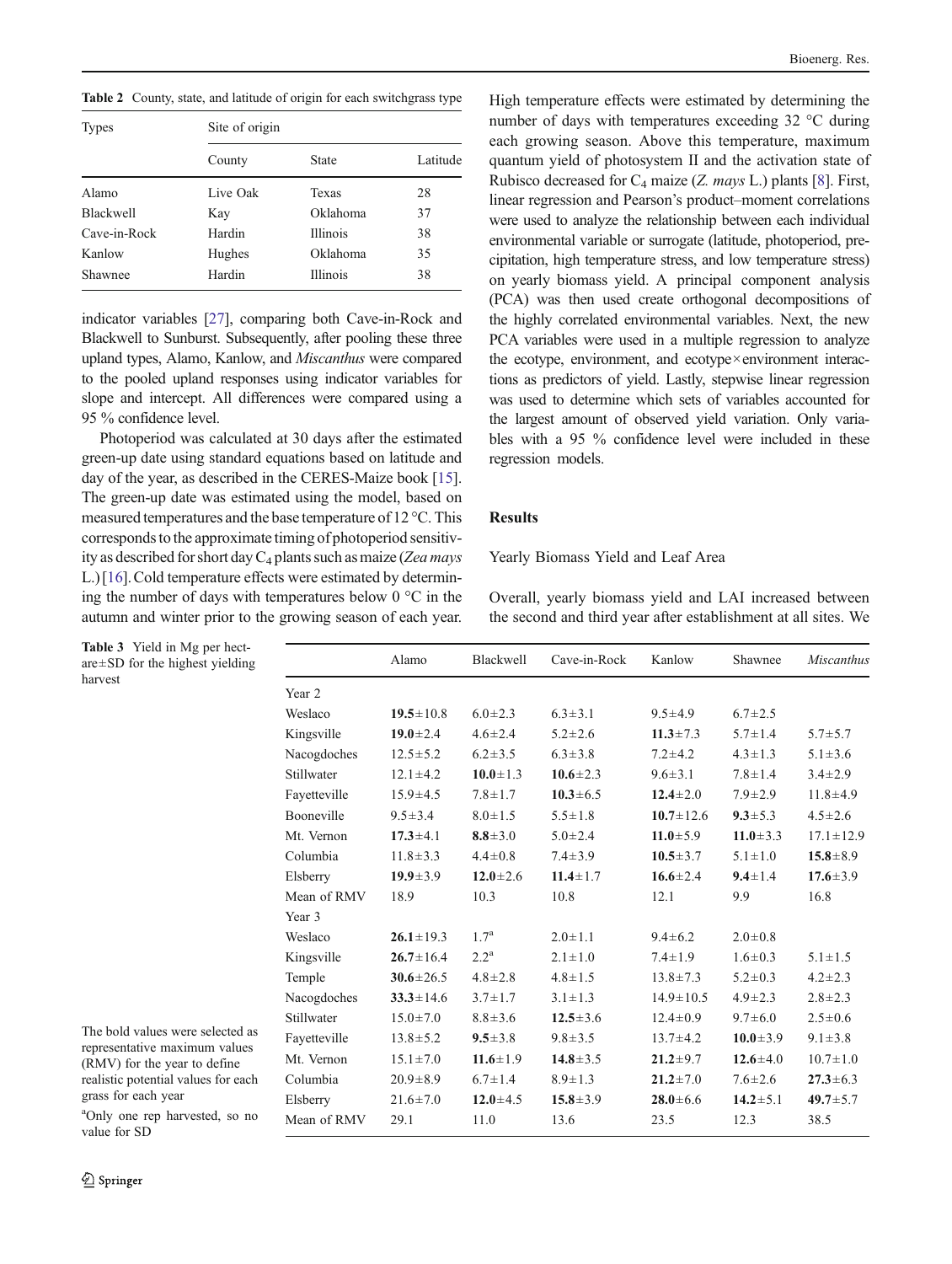<span id="page-4-0"></span>

|                                | Alamo                | Blackwell            | Cave-in-Rock        | Kanlow              | Shawnee          | <b>Miscanthus</b>    |
|--------------------------------|----------------------|----------------------|---------------------|---------------------|------------------|----------------------|
|                                |                      |                      |                     |                     |                  |                      |
| Year 2                         |                      |                      |                     |                     |                  |                      |
| Weslaco                        | $4.7 \pm 2.3$        | $1.0 \pm 0.7$        | $0.9 \pm 1.0$       | $1.5 \pm 0.9$       | $1.0 \pm 0.9$    | -                    |
| Kingsville                     | $5.6 \pm 3.9$        | $3.2 \pm 1.7$        | $2.7 \pm 0.8$       | $5.9 \pm 6.4$       | $4.2 \pm 1.5$    | 0.4                  |
| Nacogdoches                    | $2.7 \pm 1.0$        | $1.9 + 0.8$          | $1.6 \pm 0.4$       | $2.3 \pm 0.8$       | $2.1 \pm 0.7$    | $0.7\pm0.6$ (1.1)    |
| Stillwater                     | $4.7 \pm 0.5$        | $3.3 \pm 1.3$        | $4.2 \pm 1.4$       | $1.6\pm0.9(2.2)$    | $3.6 \pm 0.9$    | $0.6\pm0.3$ (1.2)    |
| Fayetteville                   | $2.2 \pm 0.3$ (4.37) | $2.9 \pm 0.4$        | $2.9 \pm 0.3$       | $1.9\pm0.8$ (2.5)   | $2.7 \pm 0.4$    | $1.1 \pm 0.5$ (3,3)  |
| <b>Booneville</b> <sup>a</sup> | $1.7 \pm 0.5$        | $1.7 \pm 0.6$        | $1.7 \pm 1.0$       | $1.4 \pm 0.7$       | $2.9 \pm 0.8$    | $0.6 \pm 0.2$        |
| Mt. Vernon                     | $5.4 \pm 0.9$        | $3.8 \pm 1.9$        | $1.8 \pm 1.5$       | $3.1 \pm 0.7$       | $4.5 \pm 2.6$    | $2.5 \pm 0.4$ (4.45) |
| Columbia                       | $4.7 \pm 1.7$        | $2.8 \pm 0.6$        | $4.1 \pm 1.3$       | $2.6 \pm 1.2$       | $2.6 \pm 0.6$    | $4.5 \pm 1.7$        |
| Elsberry                       | $4.3 \pm 0.4$        | $2.2 \pm 1.5$        | $2.9 \pm 1.6$       | $3.5 \pm 0.3$       | $1.2 \pm 0.4$    | $3.6 \pm 1.2$        |
| Mean of RMV                    | 4.8                  | 3.4                  | 4.2                 | 4.2                 | 4.1              | 4.2                  |
| Year 3                         |                      |                      |                     |                     |                  |                      |
| Weslaco                        | $1.8 \pm 0.4$ (8.2)  | (0.23)               | (0.45)              | $0.7\pm0.6$ (2.1)   | (1.7)            |                      |
| Kingsville                     | $9.5 \pm 6.1$        | $0.5 \pm 0.2$ (0.9)  | $0.6 \pm 0.5$       | $2.4 \pm 2.8$       | $0.3 \pm 0.1$    | 0.92(1.9)            |
| Temple                         | $10.9 + 5.1$         | $2.4 \pm 2.2$        | $1.9\pm0.8$ (2.0)   | $2.0 \pm 0.8$       | $2.6 \pm 0.2$    | $2.9 \pm 1.8$        |
| Nacogdoches                    | $4.4 \pm 0.9$ (5.4)  | $1.3 \pm 0.4$ (1.34) | $1.2 \pm 0.9$       | $2.4 \pm 0.8$       | $1.2\pm0.4(1.5)$ | $1.0 \pm 0.8$        |
| Stillwater                     | $4.8 \pm 1.6$        | $4.2 \pm 0.4$        | $4.3 \pm 0.9$       | $3.5 \pm 1.3$       | $4.3 \pm 1.2$    | $1.0 \pm 0.4$        |
| Fayetteville                   | $5.5 \pm 2.2$        | $4.8 \pm 1.8$        | $4.0 \pm 1.5$       | $5.2 \pm 2.1$       | $3.5 \pm 2.0$    | $5.9 \pm 2.1$        |
| Mt. Vernon                     | $5.6 \pm 1.1$        | $5.4 \pm 3.8$        | $3.7 \pm 1.3$ (4.9) | $3.7 \pm 0.7$       | $4.0 \pm 3.0$    | $2.8 \pm 0.7$        |
| Columbia                       | $5.2 \pm 1.1$        | $4.3 \pm 1.4$        | $4.7 \pm 0.6$       | $3.1 \pm 1.8$ (6.5) | $4.3 \pm 1.2$    | $6.5 \pm 2.1$ (7.6)  |
| Elsberry                       | $8.0 \pm 0.8$        | $5.9 \pm 1.8$        | $6.6 \pm 1.2$       | $8.0 \pm 2.1$       | $8.8 \pm 2.3$    | $7.6 \pm 3.3$        |
| Mean of RMV                    | 9.2                  | 4.9                  | 4.9                 | 6.6                 | 5.4              | 7.6                  |
|                                |                      |                      |                     |                     |                  |                      |

Harvest dates were June and July in 2010 and May and June in 2011. Values in parenthesis are means from a later harvest if that LAI was greater than the first one. These were for October in 2010 and in July in 2011. In this table and subsequent tables and figures, year 2 was the second year after the establishment year, which was 2010 everywhere but Booneville. In Booneville, year 2 was 2011. Correspondingly, year 3 was 2011 and there was no year 3 for Booneville. The bold values were selected as representative maximum values (RMV) for the year, chosen in an attempt to define realistic potential values for each grass for each year

<sup>a</sup> The Booneville LAI values did not correspond to the date of maximum dry matter shown below. LAI was not measured on the date of maximum dry matter at that site

Table 5 Photoperiod of 30 days after green-up, number of days with mean temperature less than 0 °C during previous winter, number of days with mean temperature greater than 32 °C during the growing season, and precipitation (Jan–Aug) for 10 locations

|                                        | Elsberry | Columbia | Mt. Vernon |       | Stillwater Fayetteville Booneville |       | Nacogdoches | Temple | Kingsville | Weslaco |
|----------------------------------------|----------|----------|------------|-------|------------------------------------|-------|-------------|--------|------------|---------|
| Photoperiod                            | 15.78    | 15.75    | 15.54      | 14.55 | 14.48                              | 14.54 | 13.27       | 13.26  | 13.18      | 13.15   |
| No. of days $\leq 0$ (°C)              |          |          |            |       |                                    |       |             |        |            |         |
| Year 2                                 | 88       | 84       | 80         | 74    | 84                                 | 76    | 43          | 18     | 6          | 4       |
| Year 3                                 | 107      | 99       | 82         | 85    | 93                                 | -     | 46          | 18     | 14         | 9       |
| No. of days $>32$ (°C)                 |          |          |            |       |                                    |       |             |        |            |         |
| Year 2                                 | 42       | 35       | 38         | 69    | 46                                 | 66    | 115         | 107    | 100        | 128     |
| Year 3                                 | 29       | 40       | 57         | 100   | 68                                 |       | 106         | 111    | 128        | 133     |
| Precipitation $\text{(mm)}^{\text{a}}$ |          |          |            |       |                                    |       |             |        |            |         |
| Year 2                                 | 739      | 1.189    | 655        | 843   | 782                                | 826   | 412         | 597    | 757        | 437     |
| Year 3                                 | 625      | 673      | 564        | 358   | 871                                | -     | 513         | 289    | 193        | 203     |
|                                        |          |          |            |       |                                    |       |             |        |            |         |

The numbers of cold days were calculated in the previous winter for 1 September through 3 April (estimated green-up date) for the three Missouri locations for 1 October through 31 March for Fayetteville and Stillwater, and for 1 September through 28 February for the four Texas locations. The numbers of hot days during the growing season were calculated for 1 May through 31 August for the three Missouri locations, for 1 April through 31 September for Fayetteville and Stillwater, and for 1 March through 31 August for the Texas locations. Year 3 data for Booneville is missing, since it was planted a year later than the other locations

<sup>a</sup> Precipitation total from January through August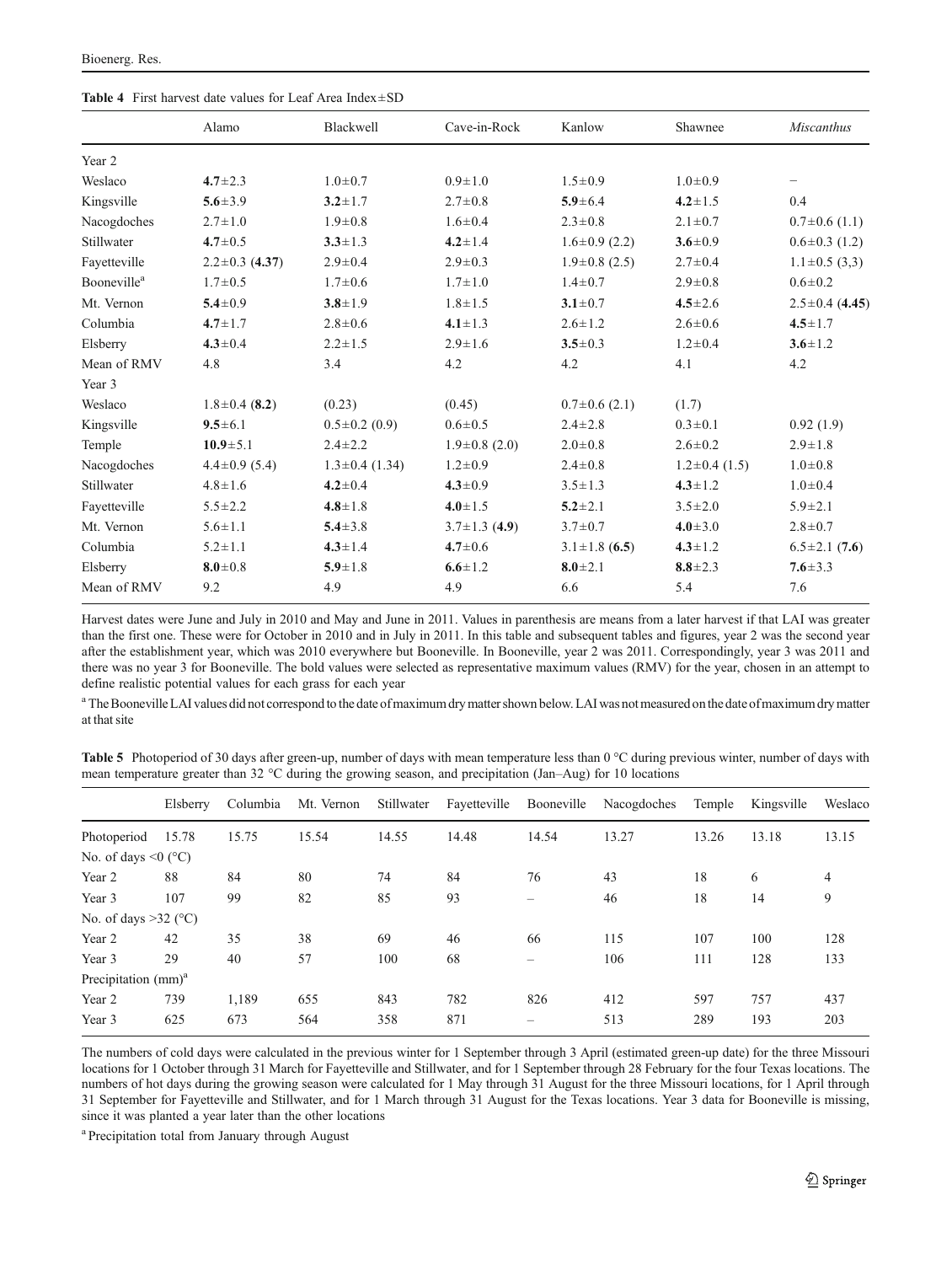<span id="page-5-0"></span>selected representative high values of final biomass of each species and ecotype, in an attempt to define the potential yields for each species and ecotype within this group of locations for these years. These values were chosen to show the potential values for modeling the species and ecotypes in the areas for which they are optimally adapted. These will serve as guides for simulating the species and ecotypes in the regions of adaptation. For these selected biomass values (Table [3](#page-3-0)), Alamo had the highest yield in the second year, while *Miscanthus* had the highest yield in the third year. Alamo's yield the second year was 19 Mgha<sup>-1</sup>, and this increased to 29 Mgha<sup> $-1$ </sup> by the third year. The biomass yield of Miscanthus increased from 17 to 38 Mgha−<sup>1</sup> over the 2 years. Blackwell, Cave-in-Rock, and Shawnee had similar yields near 10 Mgha−<sup>1</sup> in the second year and Kanlow was near 12 Mgha<sup>-1</sup>. Blackwell, Cave-in-Rock, and Shawnee showed increases between the second and third year, up to 11–14 Mgha−<sup>1</sup> . Kanlow showed more of an increase to over  $23$  Mgha<sup>-1</sup>.

Bioenerg. Res.

The mean LAI values of the selected representative high values increased between the second and third year after establishment, with Alamo switchgrass having the greatest LAI values and *Miscanthus* the second greatest LAI by year 3 (Table [4\)](#page-4-0). Leaf areas of Alamo and Miscanthus nearly doubled in year 3 as compared to year 2. Other switchgrass ecotypes showed increases, but not as dramatic. For the second year, based on these selected high values, a LAI value of about 4.2 would be reasonable for Cave-in-Rock, Kanlow, Shawnee, and Miscanthus, with Alamo larger near 5 and Blackwell smaller near 3.5. By the third year, Alamo's LAI value was greater than 9 and *Miscanthus'* nearly 8. A LAI value of 5 would be reasonable for Blackwell, Cave-in-Rock, and Shawnee, with Kanlow nearly 7.

## Latitudinal Differences

The photoperiods, number of cold days in the previous winter, number of hot days during the growing season, and

Fig. 1 Final dry matter yields as related to latitude for three upland switchgrass ecotypes at 10 locations for the second and third years after plot establishment. P values are the significance levels for the slopes

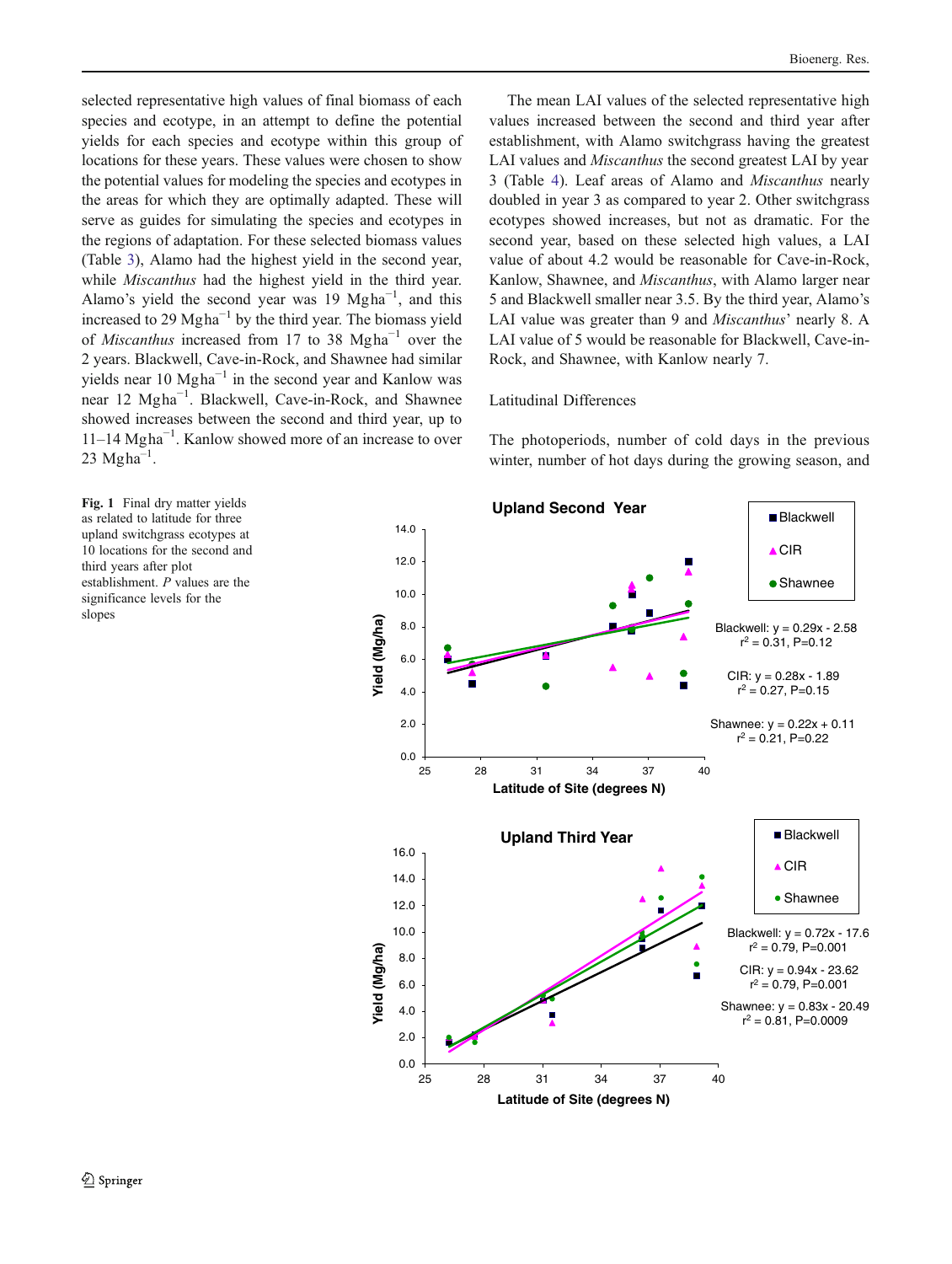precipitation amounts showed expected trends with latitude (Table [5\)](#page-4-0). Photoperiod of 30 days after green-up was only about 13 h in the southernmost locations and nearly 16 h in the northernmost. There were fewer days of temperatures below freezing and more days of hot temperatures at the more southern locations. Likewise, precipitation was least in the southern locations.

The three upland ecotypes of switchgrass (Blackwell, Cave-in-Rock, and Shawnee) showed similar responses to latitude, with increasing yields at the higher latitudes (Fig. [1\)](#page-5-0). The slopes were not significant in the second year, but were all significant the third year, as shown by the P values. Regression analysis showed that Blackwell and Cave-in-Rock did not have significantly different intercepts or slopes for their regressions relative to Shawnee in either year. Thus, for the following analyses, these three were pooled and called "Upland". Correspondingly, relative to this Upland data, Alamo had a significantly different slope and intercept in each year. Kanlow and Miscanthus did not differ significantly from Upland in slope or intercept in 2010, while both had significantly different slopes than Upland in 2011. Kanlow and Miscanthus also showed increases in yield at higher latitudes, especially in the third year, while the Alamo ecotype with the most southern latitude of origin, showed no significant yield response to latitude in either year (Fig. 2). Miscanthus showed the greatest change with latitude both years, as shown by the steepest slope each year. Kanlow showed a greater responsiveness than the pooled upland ecotypes but not as great as the Miscanthus slopes each year. Maximum yields occurred near the latitude of origin for all species in all years (Fig. [3\)](#page-7-0). Because of the closeness of the latitudes of origin of the three upland ecotypes, the mean value for latitude of origin was used for the pooled analysis. Moving northward (for Alamo) or moving southward (for all others) resulted in reduced yield, especially in the third year.

Fig. 2 Final dry matter yields as related to latitude for pooled upland switchgrass ecotypes, Alamo and Kanlow switchgrass, and Miscanthus at 10 locations for the second and third years after plot establishment. P values are the significance levels for the slopes

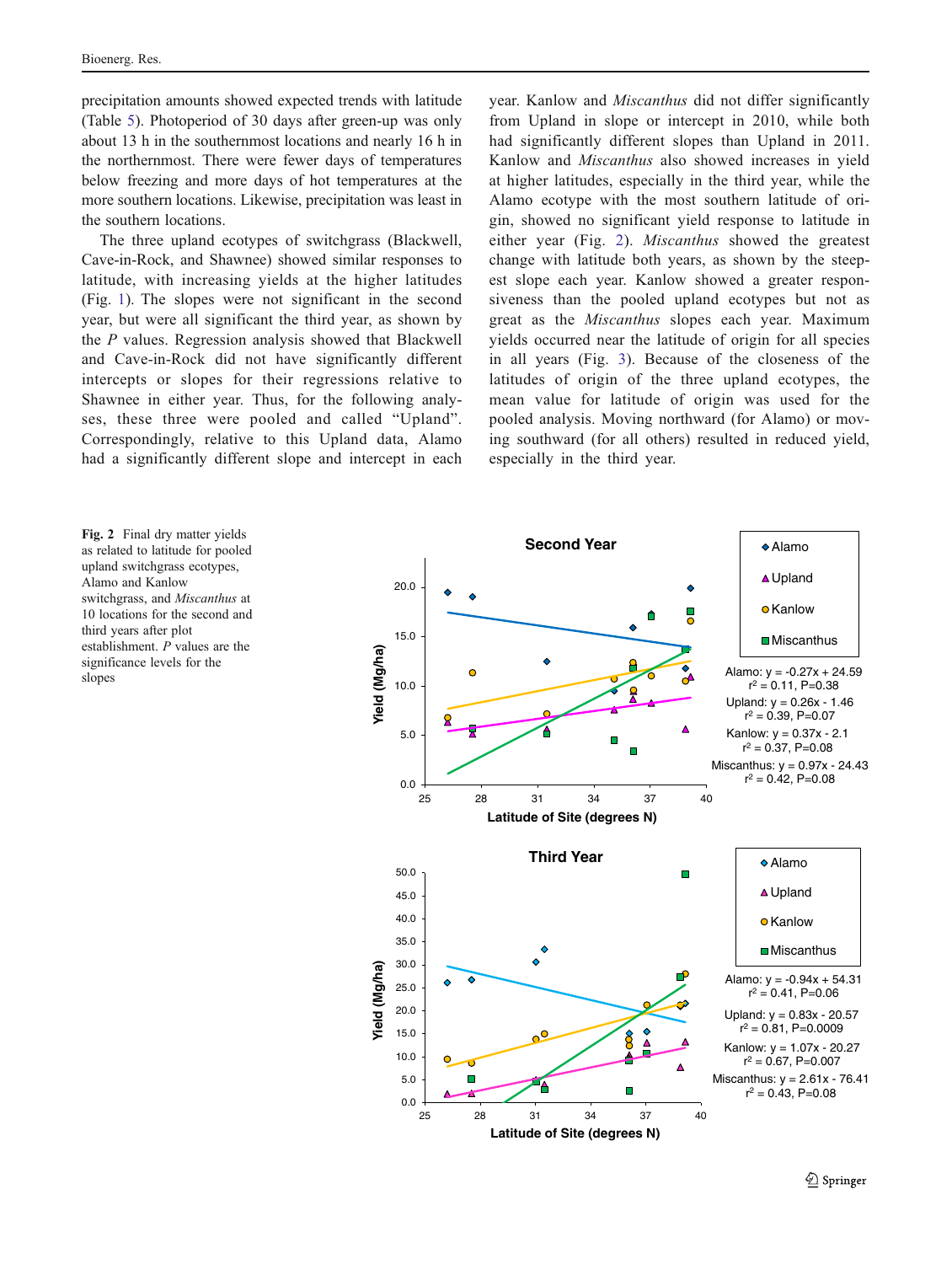<span id="page-7-0"></span>Potential causes for Yield Differences

The correlation between each environmental variable and the total yield harvested the third year after establishment varied among switchgrass ecotypes and Miscanthus (Table 6). There was a significant positive relationship between photoperiod and yields of Miscanthus in the second year, and of all the switchgrass ecotypes and *Miscanthus* in the third year (Fig. [4](#page-8-0)). For Alamo, there was a significant negative relationship for the third year. There was a significant positive correlation between precipitation during the growing seasons and yield in the third year for Kanlow and Miscanthus (Table 6 and Fig. [5\)](#page-9-0). The correlation between Alamo and upland yields and growing season rainfall were not significant in either year. It appeared that even the drier sites had sufficient rainfall to meet demands for at least Alamo growth both years.

High-growing season temperatures and cold winter temperatures had differing effects on the plants according to

Fig. 3 Final dry matter yields for pooled upland switchgrass ecotypes, Alamo and Kanlow switchgrass, at 10 locations for the second and third years after plot establishment as a function of degrees from latitude of origin. P values are the significance levels for the slopes

Table 6 Pearson's correlation coefficients for final biomass yield after the third year of establishment as a function of four environmental variables

| Pearson's correlation coefficient $(r)$ |                 |                 |                   |                 |  |  |  |
|-----------------------------------------|-----------------|-----------------|-------------------|-----------------|--|--|--|
|                                         | Alamo           | Kanlow          | <i>Miscanthus</i> | Upland          |  |  |  |
| Photoperiod                             | $-0.69^{\rm a}$ | $0.85^{\rm a}$  | $0.72^{\rm a}$    | $0.88^{a}$      |  |  |  |
| Cold stress                             | $-0.72^{\rm a}$ | $0.75^{\rm a}$  | 0.62              | $0.88^{a}$      |  |  |  |
| Heat stress                             | 0.53            | $-0.92^{\rm a}$ | $-0.83^{\rm a}$   | $-0.83^{\rm a}$ |  |  |  |
| Precipitation                           | $-0.32$         | $0.83^{\rm a}$  | $0.83^{\rm a}$    | 0.55            |  |  |  |

Photoperiod is the day length at 30 days after green-up. Cold stress is the number of days with daily minimum temperature less than 0 °C in the previous winter (October through February). Heat stress is the number of days with maximum temperature greater than 32 °C. Precipitation is from January through August.

<sup>a</sup> Significant correlation,  $\alpha$ =0.05

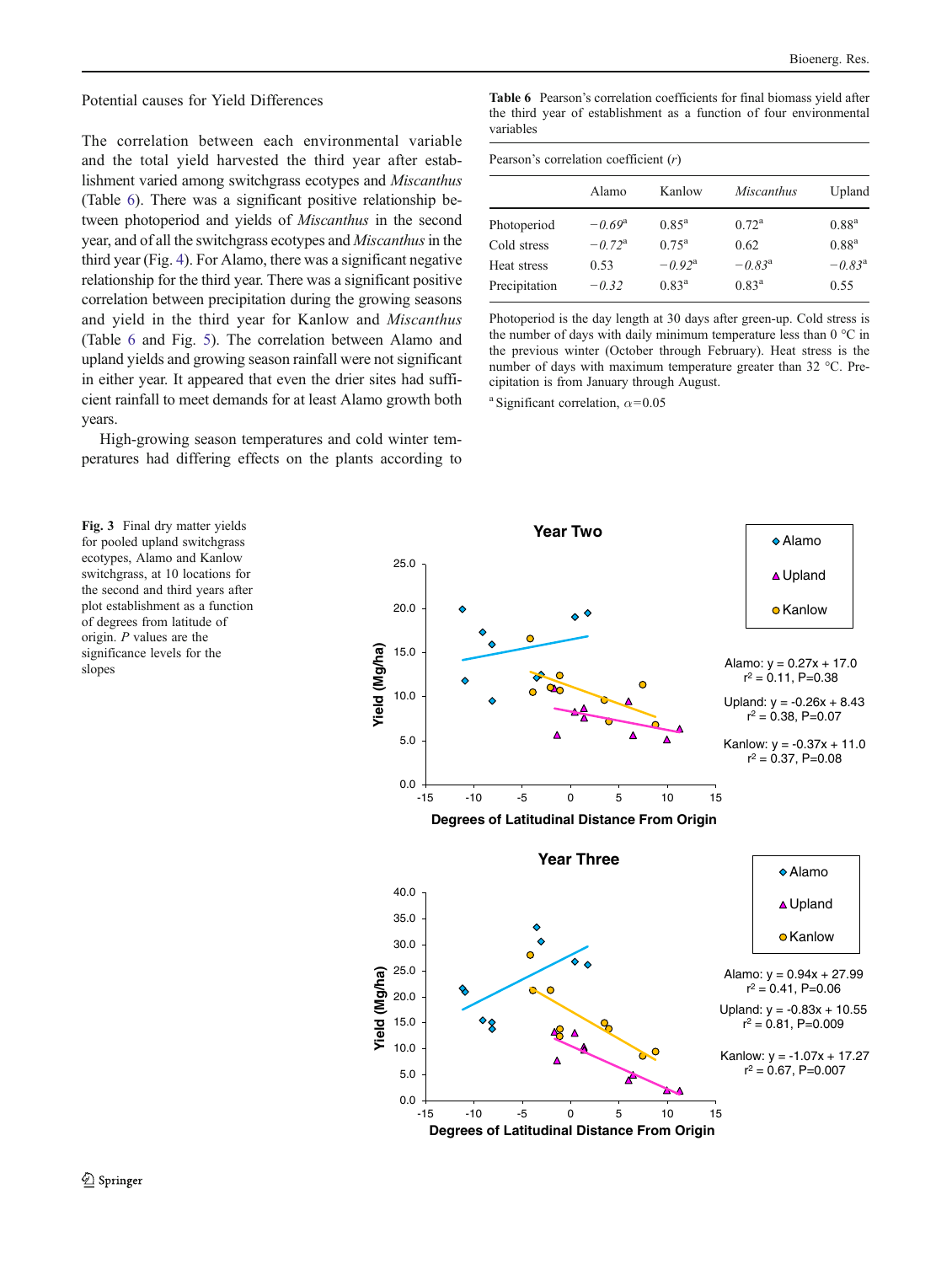<span id="page-8-0"></span>latitude of origin, as expected. Winter injury was a factor only for the most southern adapted switchgrass. Cold temperatures during the previous winter were positively correlated with yields in the third year for Kanlow and the Upland ecotypes (Table [6](#page-7-0) and Fig. [6\)](#page-10-0). Alamo's third year yields had a significant negative correlation with cold temperatures during the previous winter while Miscanthus failed to show a significant relationship in either year. In contrast, there was a significant negative relationship between heat stress and the yields of Kanlow and Miscanthus in both years and of the pooled upland ecotypes in the third year. Hot temperatures during the growing season did not significantly affect Alamo in either year (Fig. <sup>4</sup> and Table [6\)](#page-7-0). Miscanthus was especially sensitive to hot growing season temperatures, having the steepest negative slope each year.

Comparing the correlation coefficient for each ecotype and environmental variable revealed some interesting trends for the latitudinal clines in yield (Table [6\)](#page-7-0). The factor that explained the most variation in Alamo's yield was cold temperatures in the preceding winter, probably due to cold

injury affecting the subsequent growing season's productivity. For the pooled upland ecotypes, cold temperatures during the preceding winters and photoperiod rainfall explained the most variation in yield differences. However for the upland ecotypes, cold temperatures actually led to higher yields in subsequent growing seasons. For the other lowland type, Kanlow, hot temperatures during the growing season appeared to drive latitudinal differences by decreasing yields. Finally, for Miscanthus yields, heat stress and decreased precipitation during the growing season were the most important explanatory variables.

Measures of temperature, precipitation, and photoperiod are known to be highly correlated. The first two PCA components explained 99.97 % of the variance in the four environmental variables (ESM Table S1). The first component corresponded to average precipitation (hereafter termed pca1 precip), and the second component (hereafter, termed pca2 temp stress) was a composite of heat and cold stress. Four different models were analyzed to determine the strength of ecotype, environment, and ecotype×environment interactions. The first model



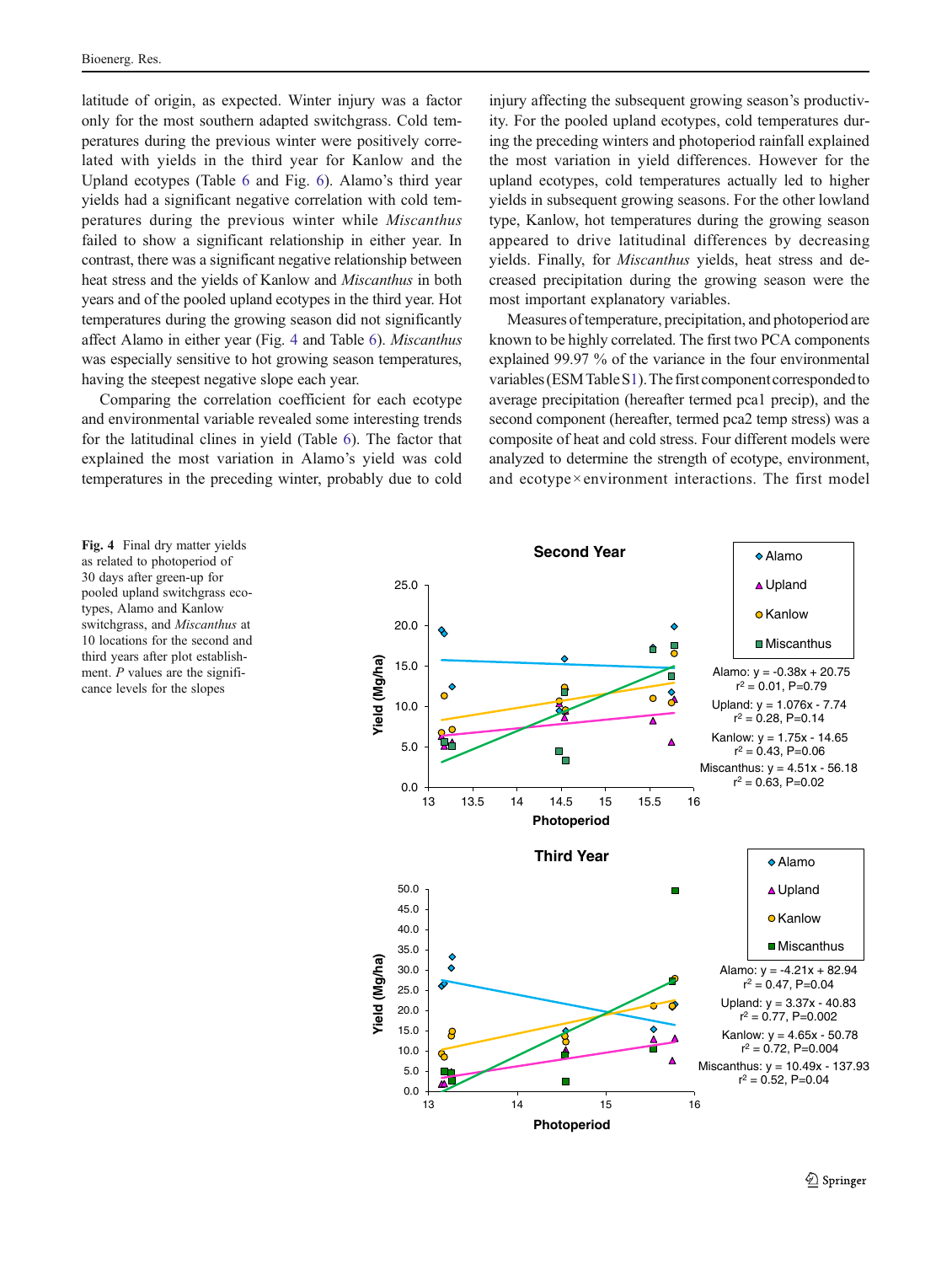<span id="page-9-0"></span>comprised of only four ecotypes (Alamo, Kanlow, Upland, and *Miscanthus*) had an  $R^2$  value of 0.35 ( $p=0.003$ ). The second which contained the two environmental pca axes (pca1 precip and pca2 temp stress), had an  $R^2$  value of 0.10 (p=0.16). The third model included all ecotype by environment interactions and had an  $R^2$  of 0.45 (p=0.031). The last model with all ecotypes, environmental variables, and ecotype×environment interactions had an  $R^2$  of 0.80 (p<0.001). The parameter estimates for all ecotypes were highly significant (ESM Table S2). In addition, pca2 temp stress, Kanlow×pca1 precip, *Miscanthus*×pca1 precip, Upland×pca2 temp stress, and Kanlow×pca2 temp stress were significant. An increase in precipitation caused the largest increase in yields for Miscanthus. Temperature stress had the largest influence on the Upland ecotypes.

Stepwise regression showed varying results among the species and ecotypes and between years. For Alamo switchgrass, minimum temperature during the winter accounted for the greatest amount of variability in observed yields, but it was only significant in 2011. In 2010, none of the variables had a

significant effect. In 2011, only minimum temperature was significant. For Kanlow switchgrass, photoperiod was the variable accounting for the most variability in 2010 while maximum temperature accounted for the most in 2011. Again, none of the other variables were significant in either year. For the pooled upland switchgrass ecotypes, in 2010 photoperiod and precipitation were the two variables accounting for the greatest amount of variability in observed yields, while in 2010 maximum temperatures, minimum temperatures, and precipitation accounted for the most. For both years, these were the only significant variables. Finally, for Miscanthus, in 2010, photoperiod was the most descriptive variable and the only significant one, while in 2011 the most descriptive variables were maximum and minimum temperatures. In the latter case, no other variables were significant.

Water use efficiency and radiation use efficiency

Radiation use efficiency showed two distinct sets of values (in bold and normal font in Table [7\)](#page-12-0), high and low, for each

Fig. 5 Final dry matter yields as related to precipitation (for January through August) for pooled upland switchgrass ecotypes, Alamo and Kanlow switchgrass, and Miscanthus at 10 locations for the second and third years after plot establishment. P values are the significance levels for the slopes

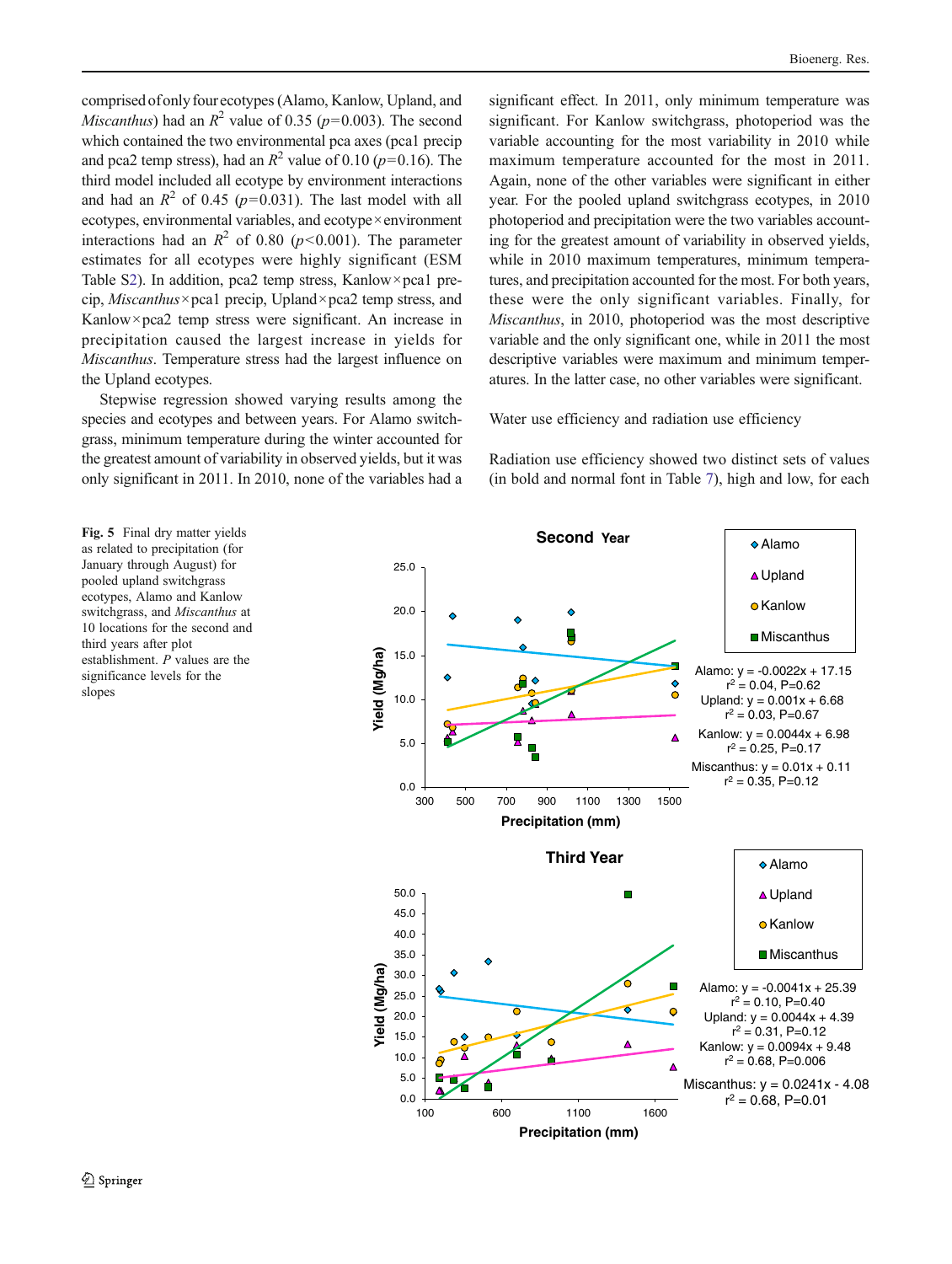<span id="page-10-0"></span>Fig. 6 Final dry matter yields as related to number of cold days in the previous winter for pooled upland switchgrass ecotypes, Alamo and Kanlow switchgrass, and Miscanthus at 10 locations for the second and third years after plot establishment. P values are the significance levels for the slopes



switchgrass ecotype and Miscanthus. The overall mean RUE for Alamo for the higher groups of values was 4.35 (Table [8](#page-12-0)), with values of the upland types and Kanlow being <sup>72</sup>–78 % of Alamo's value and the mean for Miscanthus being 68 % of Alamo's value (Table [8\)](#page-12-0). The overall mean for the lower group for Alamo (also in Table [8\)](#page-12-0) was 2.08, with values of the upland ecotypes being 75–82 % as great, for Kanlow being 81 % as great, and Miscanthus being 62 % as great. For the following discussion, we will only concentrate on the higher groups of values of each ecotype and Miscanthus, since these illustrate the potential values of each and thus are most valuable for simulating potential growth of each.

For WUE, we compared the actual means for all the values of each species and ecotype within each year. Again, Alamo showed the largest mean each year (Table [9\)](#page-13-0). Alamo's values increased from 3.5 mg dry weight per gram of water transpired in years 2 to 5.6 in year 3. Blackwell and Cave-in-Rock had the lowest values for WUE of all the switchgrass ecotypes each year. Kanlow had the highest WUE value each year, for species and ecotypes other than Alamo. Shawnee was intermediate between Kanlow and Blackwell/Cave-in-Rock. Miscanthus had the lowest WUE in year 2 but one of the highest in year 3.

Mean temperatures and duration of the growing season (from green-up to harvest) for the calculations of RUE and WUE had similar values among locations (Table [10](#page-13-0)). Temperatures ranged from approximately 20 to 22 °C in the second year across all sites and from 17 to 20 °C across all sites in the third year. The duration of the time period from green-up to first harvest (when RUE and WUE were calculated) ranged from 81 to 112 days in year 2 and from 57 to 100 days in year 3. We used the means of the high RUE values, as an attempt to identify the most optimum values within each species and ecotype and compared means of these among the grass types. Alamo had the greatest mean RUE in these cases for both years, with a mean of 4.05 g per megajoule (MJ) intercepted PAR in year 2 and 4.65 g per MJ intercepted PAR in year 3. In year 2, all the other switchgrass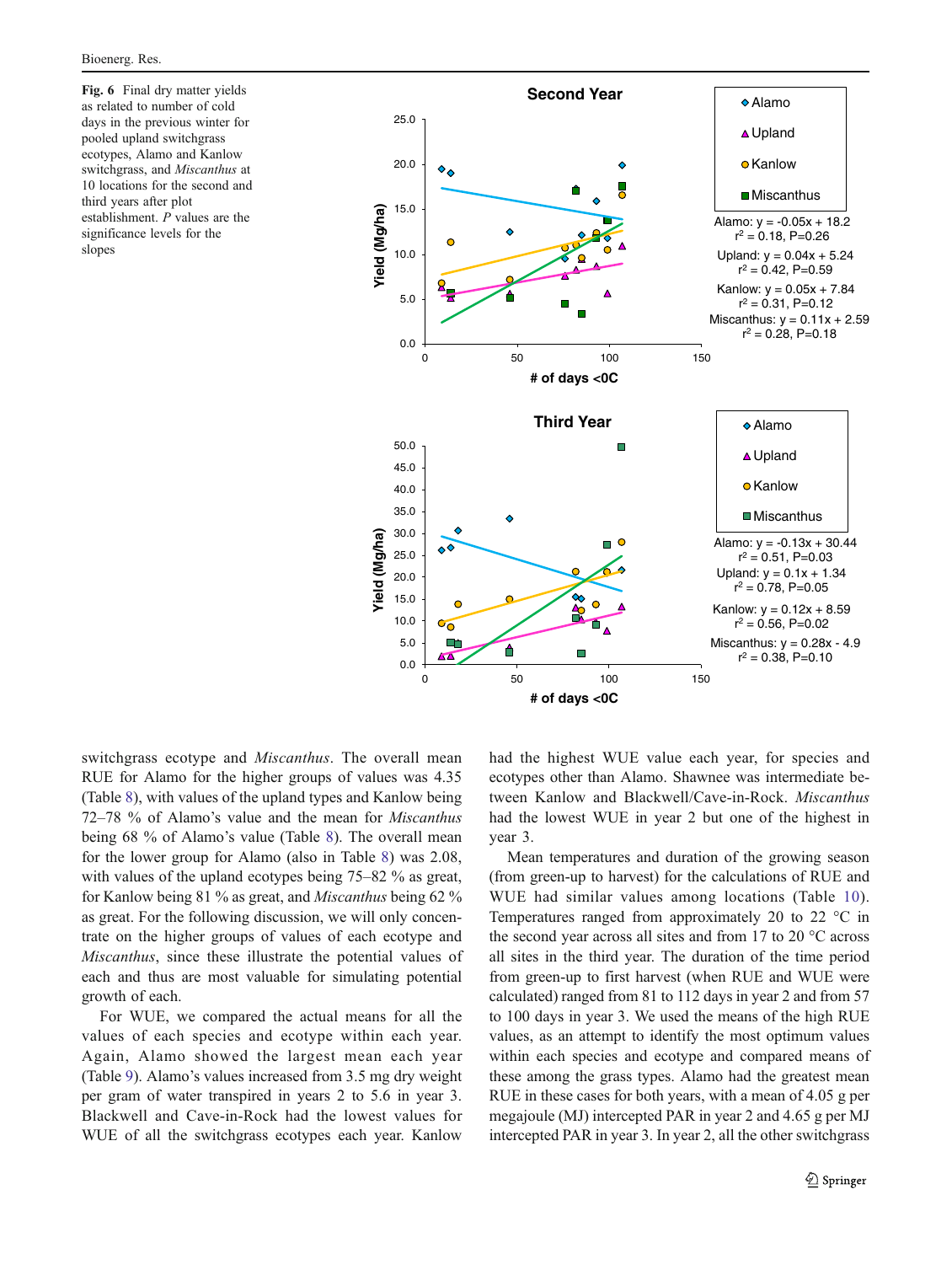Fig. 7 Final dry matter yields as related to number of hot days during the growing season for pooled upland switchgrass ecotypes, Alamo and Kanlow switchgrass, and Miscanthus at 10 locations for the second and third years after plot establishment. P values are the significance levels for the slopes



ecotypes had similar means for this with values ranging from 3.65 to 4.0 g per MJ intercepted PAR. Miscanthus, in contrast, in year 2 had only 2.4 g per MJ intercepted PAR for RUE. In year 3, the four other ecotypes of switchgrass had lower values for RUE, with means varying from 2.4 to 2.9 g per MJ intercepted PAR. Miscanthus in year 3, on the other hand, had a larger value of 3.45 g per MJ intercepted PAR, which was still below the value for Alamo.

# Discussion

There appeared to be a breakpoint in adaptation regions of these species and ecotypes, roughly corresponding to the Missouri Compromise Line, an extension of the Mason– Dixon line, that forms the border between Missouri and Arkansas. Our results demonstrate that the regions of maximum productivity of these plant ecotypes had boundaries somewhere near the northern edge of Texas or through southern or central Missouri. For the three upland switchgrass types, the boundary was between Texas on the south

and Oklahoma and Arkansas on the north. For Alamo, there was no distinct border in year 2, but it appeared to have a boundary in year 3 between Missouri on the north and Oklahoma and Arkansas on the south. For Kanlow, there appeared to be no distinct breakpoint in year 2, while in year 3 the breakpoint was between Missouri on the north and Okahoma and Arkansas on the south. For Miscanthus in year 2, the boundary was the same as Kanlow in year 3, with Missouri being distinctly high yielding. However, for Miscanthus in year 3, only the two most northern Missouri sites were high yielding.

These results add clarification and better details to the often-shown regional adaptation map showing regions for Miscanthus and switchgrass (ESM Fig. S1). It is important to note that our measurements were largely made during abnormally low precipitation years in most of the central and southern sites (Table [5](#page-4-0)). This emphasizes the importance of yield stability across years, showing that some of the centrally located sites can have drastically reduced yields of Miscanthus and Kanlow when drought occurs. Likewise, these results are consistent with previous studies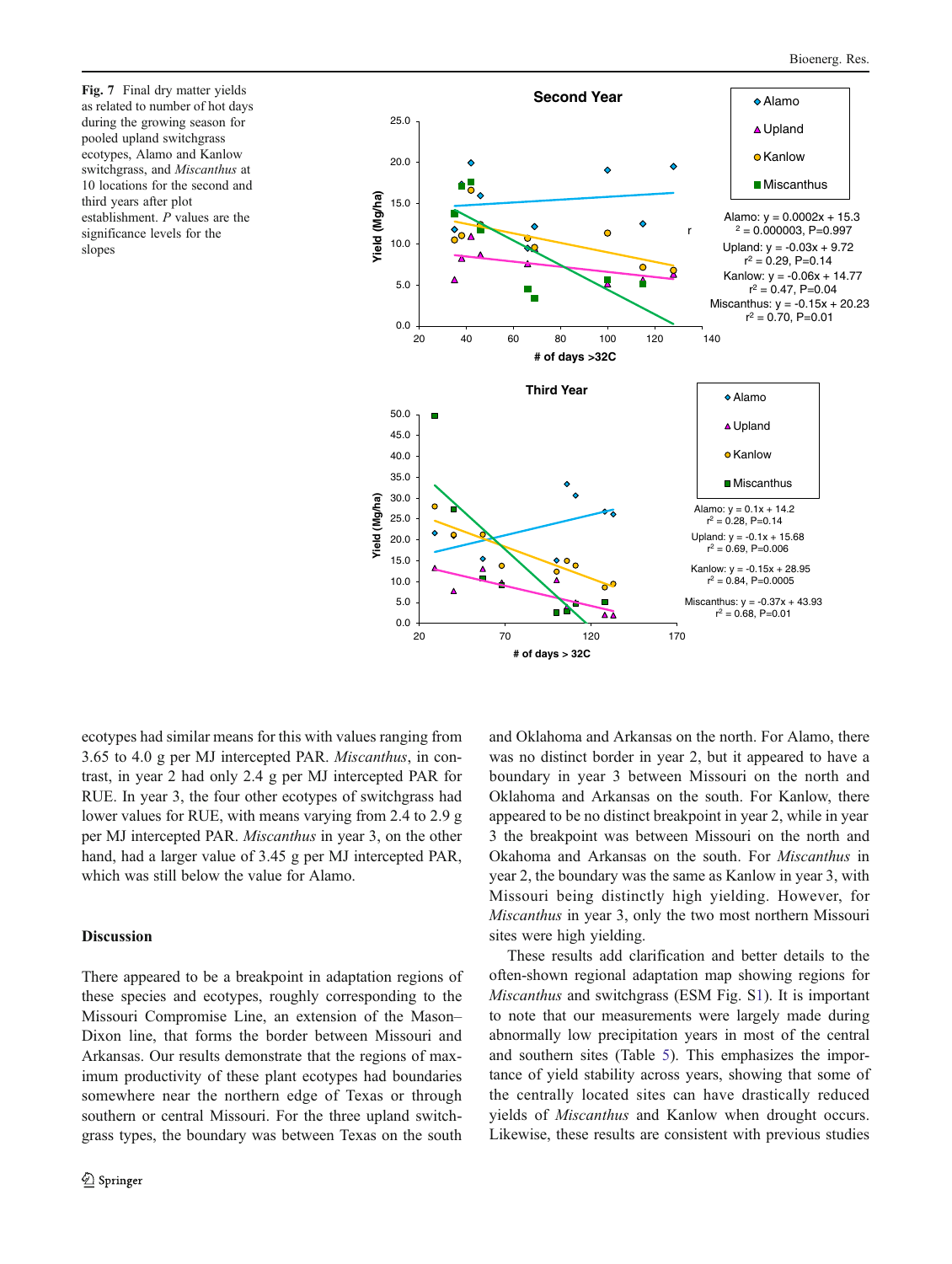<span id="page-12-0"></span>Table 7 Mean±SD of radiation use efficiency (gram per megajoules IPAR)

|              | Alamo         | Blackwell     | Cave-in-Rock  | Kanlow        | Shawnee       | <b>Miscanthus</b>        |
|--------------|---------------|---------------|---------------|---------------|---------------|--------------------------|
| Year 2       |               |               |               |               |               |                          |
| Weslaco      | $3.9 \pm 1.4$ | $3.7 \pm 1.5$ | $3.9 \pm 1.0$ | $4.1 \pm 1.8$ | $4.2 \pm 1.4$ | $\overline{\phantom{0}}$ |
| Kingsville   | $4.2 \pm 3.2$ | $1.0 \pm 0.5$ | $1.1 \pm 0.4$ | $3.2 \pm 1.5$ | $1.2 \pm 0.2$ | 0.32                     |
| Nacogdoches  | $2.7 \pm 1.5$ | $2.7 \pm 0.4$ | $2.4 \pm 0.6$ | $2.0 \pm 0.2$ | $2.7 \pm 0.3$ | $1.0 \pm 0.7$            |
| Stillwater   | $1.6 \pm 0.3$ | $1.3 \pm 0.3$ | $1.8 \pm 0.6$ | $0.7 \pm 0.4$ | $1.4 \pm 0.3$ | $0.6 + 0.3$              |
| Fayetteville | $2.8 \pm 0.5$ | $2.3 \pm 0.1$ | $2.4 \pm 0.2$ | $1.5 \pm 0.2$ | $2.3 \pm 0.4$ | $2.4 \pm 0.6$            |
| Booneville   | $2.1 \pm 0.4$ | $2.1 \pm 0.7$ | $1.9 \pm 1.2$ | $2.1 \pm 1.1$ | $3.8 \pm 0.8$ | $0.9 \pm 0.5$            |
| Mount Vernon | $1.7 \pm 0.5$ | $1.6 \pm 0.7$ | $0.4 \pm 0.3$ | $1.5 \pm 1.0$ | $1.6 \pm 0.7$ | $1.5 \pm 0.3$            |
| Columbia     | $0.9 \pm 0.3$ | $0.5 \pm 0.3$ | $1.4 \pm 0.4$ | $2.7 \pm 0.9$ | $1.3 \pm 0.1$ | $2.7 \pm 1.5$            |
| Elsberry     | $2.0 \pm 0.5$ | $2.5 \pm 0.5$ | $1.8 \pm 1.1$ | $3.5 \pm 0.4$ | $1.9 \pm 0.3$ | $2.2 \pm 0.7$            |
| Year 3       |               |               |               |               |               |                          |
| Weslaco      |               |               |               |               |               | $\overline{\phantom{m}}$ |
| Kingsville   | $5.1 \pm 3.1$ | $2.6 \pm 0.4$ | $2.9 \pm 1.3$ | $1.1 \pm 1.2$ | $2.3 \pm 0.4$ | 0.7                      |
| Temple       | $4.2 \pm 3.6$ | $1.3 \pm 0.7$ | $1.1 \pm 0.7$ | $1.8 \pm 0.4$ | $1.4 \pm 0.1$ | $1.1 \pm 0.5$            |
| Nacogdoches  | $2.8 \pm 0.8$ | $1.4 \pm 0.4$ | $1.0 \pm 0.6$ | $2.7 \pm 0.9$ | $1.5 \pm 0.6$ | $1.1 \pm 0.7$            |
| Stillwater   | $1.4 \pm 0.4$ | $1.3 \pm 0.2$ | $1.5 \pm 0.5$ | $1.5 \pm 0.4$ | $1.3 \pm 0.5$ | $1.2 \pm 0.6$            |
| Fayetteville | $2.7 \pm 1.1$ | $2.3 \pm 0.6$ | $1.9 \pm 0.8$ | $2.6 \pm 1.1$ | $2.5 \pm 1.1$ | $3.9 \pm 1.6$            |
| Mount Vernon | $1.8 \pm 1.2$ | $1.4 \pm 1.6$ | $1.5 \pm 0.4$ | $2.1 \pm 0.4$ | $2.2 \pm 0.5$ | $1.9 \pm 1.1$            |
| Columbia     | $2.0 \pm 0.3$ | $1.6 \pm 0.4$ | $1.7 \pm 0.2$ | $1.6 \pm 0.5$ | $1.7 \pm 0.5$ | $2.7 \pm 0.9$            |
| Elsberry     | $2.4 \pm 0.3$ | $1.7 \pm 0.5$ | $1.6 \pm 0.9$ | $2.9 \pm 0.8$ | $2.4 \pm 0.4$ | $3.0 \pm 0.8$            |
|              |               |               |               |               |               |                          |

Values were split into two groups; representative high values for the year (in bold font) or less than optimal (the normal font). These are summarized by the two groups in Table 8

showing that lowland ecotypes "Alamo" and "Kanlow" were higher yielding than various upland ecotypes ("Cavein-Rock" and "Shelter") in Virginia, Tennessee, Iowa, West Virginia, Kentucky, North Carolina, Alabama, Georgia, and Texas [\[13](#page-14-0), [21,](#page-14-0) [23](#page-14-0), [33\]](#page-15-0).

These trends in yield were found to be related to different environmental factors. More cold winter days led to decreased subsequent Alamo switchgrass yields and increased subsequent upland switchgrass yields, especially in the last year. More hot-growing season days led to decreased Kanlow yields in the last year. More hot- and dry-growing season days led to decreased Miscanthus yields in both years. For each abiotic factor analyzed, Alamo consistently had a response slopes with a different sign than those of the other switchgrass ecotypes and Miscanthus. These differences in responses are expected and can be attributed to Alamo's southern latitude of origin (Table [2\)](#page-3-0). Our results are consistent with other studies of latitudinal adaptation performed in the Northern Great Plains that highlight that latitude of origin has a significant impact on productivity, survival, and adaptation traits of switchgrass [[3,](#page-14-0) [5](#page-14-0), [31\]](#page-15-0).

Alamo switchgrass had the greatest mean RUE, with an overall mean of high values of 4.35 g per MJ intercepted PAR. Relative to the mean for Alamo, Blackwell's great RUE

Table 8 Means of radiation use efficiency (g per MJ IPAR) of the two groups in Table 7: the selected high values and the other, lower values that were not in bold in Table 7

|                             | Alamo | Blackwell | Cave-in-Rock | Kanlow | Shawnee | <b>Miscanthus</b> |
|-----------------------------|-------|-----------|--------------|--------|---------|-------------------|
| Year 1, mean of bold values | 4.05  | 3.7       | 3.9          | 3.65   | 4.0     | 2.43              |
| Fraction of Alamo           |       | 0.91      | 0.96         | 0.90   | 0.99    | 0.60              |
| Year 2, mean of bold values | 4.65  | 2.6       | 2.9          | 2.7    | 2.4     | 3.45              |
| Fraction of Alamo           |       | 0.56      | 0.62         | 0.59   | 0.60    | 0.74              |
| Means of bold value         | 4.35  | 0.72      | 0.78         | 0.73   | 0.74    | 0.68              |
| Year 1, mean of other       | 1.97  | 1.75      | 1.65         | 1.75   | 1.77    | 1.00              |
| Fraction of Alamo           |       | 0.89      | 0.84         | 0.89   | 0.90    | 0.51              |
| Year 2, mean of other       | 2.18  | 1.57      | 1.47         | 1.62   | 1.62    | 1.58              |
| Fraction of Alamo           |       | 0.72      | 0.68         | 0.59   | 0.74    | 0.72              |
| Means of other              |       | 0.80      | 0.75         | 0.81   | 0.82    | 0.62              |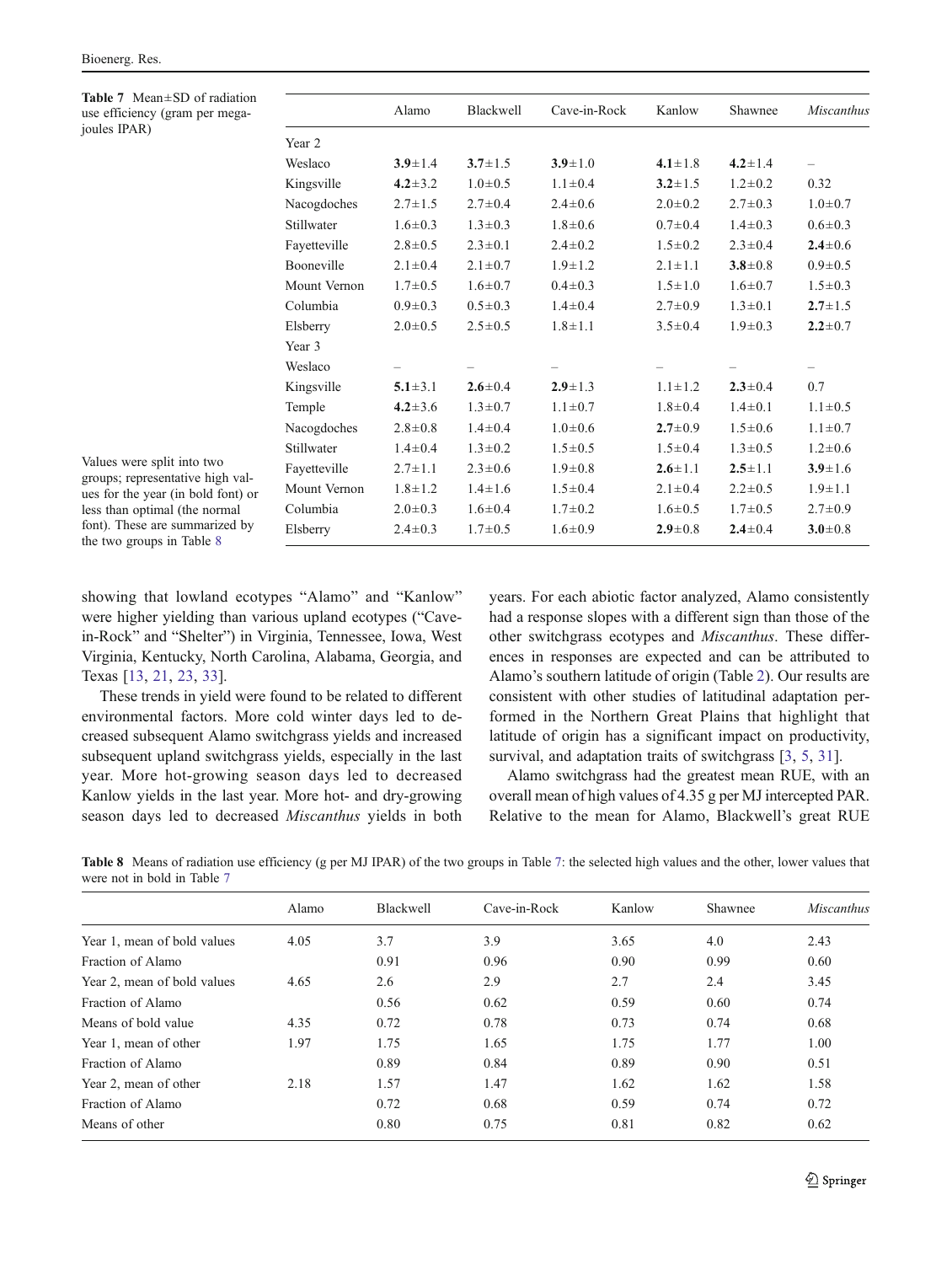<span id="page-13-0"></span>Table 9 Mean±SD of water use efficiency (mg dry weight per gram of water transpired)

|                   | Alamo          | <b>Blackwell</b> | Cave-in-Rock  | Kanlow         | Shawnee       | <b>Miscanthus</b> |
|-------------------|----------------|------------------|---------------|----------------|---------------|-------------------|
| Year 2            |                |                  |               |                |               |                   |
| Weslaco           | $4.2 \pm 1.5$  | $3.7 \pm 1.5$    | $4.0 \pm 1.9$ | $4.3 \pm 2.2$  | $4.3 \pm 1.6$ |                   |
| Kingsville        | $3.1 \pm 2.3$  | $1.3 \pm 0.7$    | $1.5 \pm 0.7$ | $2.3 \pm 1.6$  | $1.6 \pm 0.4$ | 0.3               |
| Nacogdoches       | $3.6 \pm 1.9$  | $2.5 \pm 0.3$    | $2.2 \pm 0.5$ | $3.1 \pm 0.5$  | $2.5 \pm 0.7$ | $1.1 \pm 0.9$     |
| Stillwater        | $2.8 \pm 0.5$  | $1.9 \pm 0.5$    | $2.6 \pm 0.9$ | $1.5 \pm 0.8$  | $2.0 \pm 0.4$ | $1.0 + 0.6$       |
| Fayetteville      | $4.3 \pm 0.7$  | $3.9 \pm 0.3$    | $4.3 \pm 0.4$ | $4.0 \pm 0.9$  | $4.0 \pm 0.8$ | $3.9 \pm 1.2$     |
| <b>Booneville</b> | $3.3 \pm 0.7$  | $3.5 \pm 1.1$    | $3.1 \pm 1.9$ | $3.5 \pm 1.7$  | $6.2 \pm 1.3$ | $1.1 \pm 0.8$     |
| Mt. Vernon        | $5.4 \pm 1.5$  | $5.9 \pm 2.5$    | $2.9 \pm 1.4$ | $6.5 \pm 0.8$  | $5.4 \pm 3.2$ | $4.5 \pm 0.9$     |
| Columbia          | $1.4 \pm 0.4$  | $0.6 \pm 0.3$    | $2.5 \pm 1.3$ | $3.6 \pm 1.3$  | $1.8 \pm 0.3$ | $3.9 \pm 2.2$     |
| Elsberry          | $3.7 \pm 0.9$  | $3.7 \pm 0.8$    | $3.5 \pm 0.5$ | $5.1 \pm 0.7$  | $2.9 \pm 0.4$ | $3.9 \pm 1.2$     |
| Year 2 means      | 3.5            | 3.0              | 3.0           | 3.9            | 3.8           | 2.5               |
| Year 3            |                |                  |               |                |               |                   |
| Kingsville        | $7.4 \pm 4.5$  | $3.9 \pm 0.6$    | $4.4 \pm 2$   | $3.8 \pm 4.1$  | $3.5 \pm 0.7$ | 2.0               |
| Temple            | $11.3 \pm 4.1$ | $3.5 \pm 2$      | $2.9 \pm 1$   | $4.9 \pm 1$    | $3.7 \pm 0.2$ | $3.3 \pm 1.6$     |
| Nacogdoches       | $4.7 \pm 1.3$  | $1.9 \pm 0.6$    | $1.4 \pm 0.9$ | $4.1 \pm 1.4$  | $2.1 \pm 0.9$ | $1.4 \pm 0.9$     |
| Stillwater        | $3.3 \pm 1.1$  | $3 \pm 0.6$      | $3.5 \pm 1.2$ | $2.9 \pm 0.8$  | $3 \pm 1.1$   | $1.8 \pm 0.9$     |
| Fayetteville      | $5.7 \pm 2.4$  | $5.8 \pm 1.5$    | $4.9 \pm 2.1$ | $6.4 \pm 2.7$  | $6.3 \pm 2.8$ | $8.4 \pm 3.5$     |
| Mount Vernon      | $5.3 \pm 0.5$  | $2.9 \pm 1.2$    | $2.3 \pm 0.6$ | $4.7 \pm 1$    | $3.2 \pm 0.7$ | $3.5 \pm 2.1$     |
| Columbia          | $3.1 \pm 0.5$  | $2.5 \pm 0.5$    | $2.7 \pm 0.4$ | $2.5 \pm 0.8$  | $2.7 \pm 0.8$ | $4.2 \pm 1.3$     |
| Elsberry          | $3.6 \pm 0.4$  | $2.7 \pm 0.7$    | $2.6 \pm 1.4$ | $\blacksquare$ | $3.7 \pm 0.6$ | $4.7 \pm 1.3$     |
| Year 3 means      | 5.6            | 3.3              | 3.1           | 4.1            | 3.5           | 3.7               |
| Means both years  | 4.5            | 3.1              | 3.0           | 3.9            | 3.5           | 3.2               |
|                   |                |                  |               |                |               |                   |

averaged 74 %, Cave-in-Rock's averaged 79 %, Kanlow's averaged 75 %, Shawnee's averaged 80 %, and Miscanthus' averaged 67 %. Radiation use efficiency showed two distinct sets of values, high and low, for each switchgrass ecotype and Miscanthus. The group with high RUE were generally similar to high values published previously, with 4.5 for Alamo switchgrass in Texas [\[18](#page-14-0)], 4.3 for Alamo switchgrass in Elsberry, MO, USA [\[20\]](#page-14-0), 3.7 for Miscanthus in Illinois [[14\]](#page-14-0), and 3.7 for *Miscanthus* in Elsberry, MO, USA [\[20](#page-14-0)]. The others had lower values for RUE, similar to the 2.38 for Cave-in-Rock in Canada [\[22](#page-14-0)], 1.2 for Cave-in-Rock in Illinois [[10](#page-14-0)], 2.4 for Miscanthus in the UK [\[6](#page-14-0)], 2.19 for Miscanthus in Italy [\[7\]](#page-14-0) and 2.3 and 3.0 for Miscanthus in Illinois [\[10\]](#page-14-0). The high RUE values for individual species and ecotypes in this study were comparable to previously published values from Elsberry, MO, USA [\[20\]](#page-14-0), where the mean RUE was 4.30 for Alamo, with Cave-in-Rock's mean being 74 % as large, Kanlow's mean being 86% as great, and *Miscanthus*' mean being 86% as great.

Our values for WUE also were in the range of published values for grasses. In this study, our values of WUE for Alamo had the highest mean value at 4.5 mg of plant dry weight per gram of water transpired, with Blackwell being 69 % of Alamo, Cave-in-Rock 67 %, Kanlow 87 %, Shawnee 76 %, and Miscanthus 67 %. Previously published values for grass WUE ranged from 1 to 5 mg dry matter production per g of water transpired. Blue grama (Bouteloua

gracilis (H.B.K.)) in a greenhouse had a WUE value of 4.55 mgg<sup>-1</sup> [[12](#page-14-0)]. In a greenhouse, grass seedlings (Sporobolus arabicus and Leptochloa fusca) had WUE val-ues of [1](#page-14-0).0–1.4  $mgg^{-1}$  [1]. In the field in Nebraska,

Table 10 Mean temperatures (degree Celcius) and days of duration from green-up to first harvest date

|              |              | Mean temp to harvest | Days since green-up |              |
|--------------|--------------|----------------------|---------------------|--------------|
|              | Year 2       | Year 3               | Year 2              | Year 3       |
| Elsberry     | 21.6         | 19.9                 | 112                 | 61           |
| Columbia     | 21.8         | 19.5                 | 108                 | 67           |
| Mt. Vernon   | 21.4         | 19.8                 | 110                 | 59           |
| Stillwater   | 20.6         | 17.8                 | 85                  | 65           |
| Fayetteville | 20.2         | 16.5                 | 81                  | 57           |
| Booneville   | 18.1         | $\mathbf{a}$         | 70                  | $\mathbf{a}$ |
| Nacogdoches  | 21.1         | 18.5                 | 97                  | 88           |
| Temple       | $\mathbf{b}$ | 19.5                 | $\mathbf{a}$        | 100          |
| Kingsville   | 21.2         | 19.9                 | 102                 | 88           |
| Weslaco      | 22.4         | $\mathbf{a}$         | 109                 | <sub>a</sub> |

These were the intervals used for calculating RUE and WUE described below

<sup>a</sup> Not harvested in year 3

<sup>b</sup> Not harvested in year 2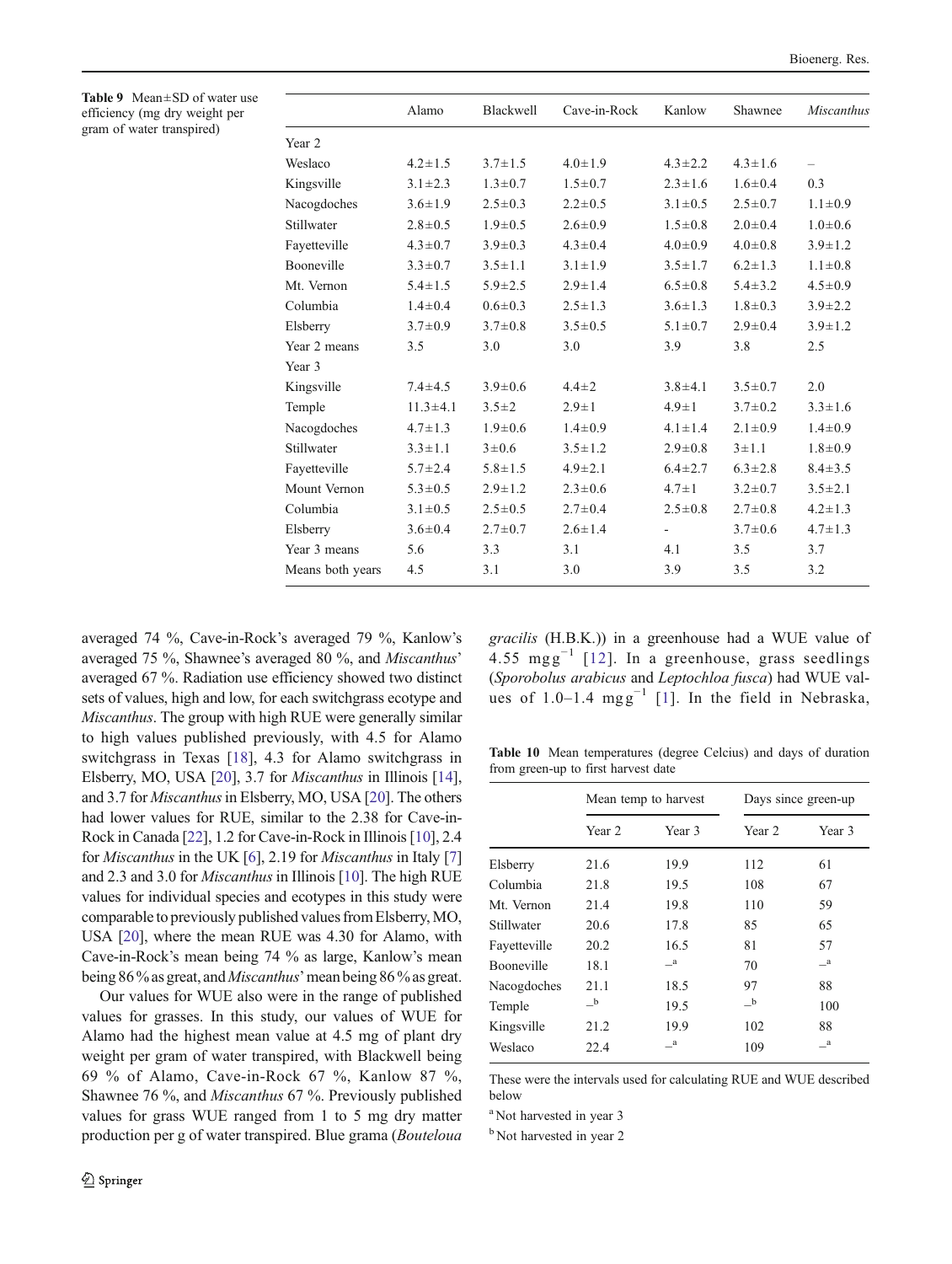<span id="page-14-0"></span>switchgrass WUE values were 1.0–5.5 mgg<sup>-1</sup> [11], values similar to those demonstrated by switchgrass seedlings in a growth chamber (1.45–5.5 mgg<sup>-1</sup> [[38\]](#page-15-0)). In the shortgrass steppe of Colorado, a mixture of cool-season and warmseason grasses (including blue grama) had WUE values of 1.0–4.5 mgg−<sup>1</sup> [26]. Switchgrass simulated WUE had values of 2.8–5.3 mgg−<sup>1</sup> for various groups of upland and lowland types [19].

This study provided valuable results for various switchgrass ecotypes and Miscanthus related to understanding adaptation to various latitudes in the southern portion of the USA. In addition, these results will provide valuable inputs to process-based models (i.e., ALMANAC [17]) to realistically simulate these important perennial biofuel grasses in this productive region. This improved understanding will enable us to realistically simulate the production of different ecotypes of switchgrass and Miscanthus. Such improved simulations will allow rapid assessment of resource utilization (water and nutrients) under the diverse climatic conditions and soils in this and similar regions. Because of the nature of such process-based models, such simulations should be realistic on both prime agricultural soils and more marginal soils of the region. This will allow rapid assessment of land area and resource requirements as interest grows in the use of marginal soils for biofuel production.

#### References

- 1. Akhter J, Mahmood K, Tasneem MA, Naqvi MH, Malik KA (2003) Comparative water-use efficiency of Sporobolus arabicus and Leptochloa fusca and its relation with carbon-isotope discrimination under semi-arid conditions. Plant and Soil 249(2):263–269
- 2. Arnold JG, Srinivasan R, Muttiah RS, Williams JR (1998) Large area hydrologic modeling and assessment part I: model development. J Am Water Resour Assoc 34(1):73–89
- 3. Casler MD, Vogel KP, Taliagerro CM, Wynia RL (2004) Latitudinal adaptation of switchgrass populations. Crop Sci 44:293–303
- 4. Casler MD, Stendal CA, Kapich L, Vogel KP (2007) Genetic diversity, plant adaptation regions, and gene pools for switchgrass. Crop Sci 47:2261–2273
- 5. Casler MD, Vogel KP, Taliaferro CM, Ehlke NJ, Berdahl JD, Brummer EC et al (2007) Latitudinal and longitudinal adaptation of switchgrass populations. Crop Sci 47:2249–2260
- 6. Clifton-Brown JC, Long SP, Jørgensen U (2001) Miscanthus productivity. In: Jones MB, Walsh M (eds) Miscanthus for energy and fibre. James and James, London, pp 46–67
- 7. Cosentino SL, Patanè C, Sanzone E, Copani V, Foti S (2007) Effects of soil water content and nitrogen supply on the productivity of *Miscanthus*  $\times$  *giganteus* Greef et Deu in a Mediterranean environment. Ind Crops Prod 25:75–88
- 8. Crafts-Brandner SJ, Salvucci ME (2002) Sensitivity of photosynthesis in a C4 plant, maize, to heat stress. Plant Physiol 129:1773–1780
- 9. Cornelius DR, Johnston CO (1941) Differences in plant type and reaction to rust among several collections of Panicum virgatum L. Agron J 33:115–1124
- 10. Dohleman FG, Long SP (2009) More productive than maize in the Midwest: how does Miscanthus do it? Plant Physiol 150:2104–<sup>2115</sup>
- 11. Eggemeyer KD, Awada T, Wedin DA, Harvey FE, Zhou X (2006) Ecophysiology of two native invasive woody species and two dominant warm-season grasses in the semiarid grassland of the Nebraska sandhills. Int J Plant Sci 167(5):991–999
- 12. Fairbourn ML (1982) Water use by forage species. Agron J 74:62–66
- 13. Fike HF, Parrish DJ, Wolf DD, Balasko JA, Green JT, Rasnake M et al (2006) Switchgrass production for the upper southeastern USA: influence of cultivar and cutting frequency on biomass yields. Biomass Bioenergy 30:207–213
- 14. Heaton EA, Dohleman FC, Long SP (2008) Meeting US biofuel goals with less land: the potential of Miscanthus. Global Change  $Biol 14·1–15$
- 15. Jones CA, Kiniry JR (1986) CERES-Maize: a simulation model of maize growth and development. A&M, Texas, p 194
- 16. Kiniry JR, Ritchie JT, Musser RL, Flint EP, Iwig WC (1983) The photoperiod sensitive interval in maize. Agron J 75:687–690
- 17. Kiniry JR, Williams JR, Gassman PW, Debaeke P (1992) A general, process-oriented model for two competing plant species. Trans ASAE 35(3):801–810
- 18. Kiniry JR, Tischler CR, Van Esbroech GA (1999) Radiation use efficiency and leaf CO<sub>2</sub> exchange for diverse C4 grasses. Biomass Bioenergy 17:95–112
- 19. Kiniry JR, Lynd L, Greene N, Johnson Mari-Vaughn V, Casler M, Laser MS (2008) Biofuels and water use: comparison of maize and switchgrass and general perspectives. In: Wright JH, Evans DA (eds) New research on biofuels. Nova Science, New York
- 20. Kiniry JR, Johnson M-VV, Bruckerhoff SB, Kaiser JU, Cordsiemon RS, Harmel RD (2012) Clash of the Titans: comparing productivity via radiation use efficiency for two grass giants of the biofuel field. BioEnergy Res 5(1):41–48
- 21. Lemus R, Brummer EC, Moore KJ, Molstad NE, Burras CL, Barker MF (2002) Biomass yield and quality of 20 switchgrass populations in southern Iowa, USA. Biomass Bioenergy 23:433–442
- 22. Madakadze IC, Stewart K, Peterson PR, Coulman BE, Samson R, Smith DL (1998) Light interception, use-efficiency and energy yield of switchgrass (Panicum virgatum L.) grown in a short season area. Biomass Bioenergy 15:475–482
- 23. McLaughlin SB, Kszos LA (2005) Development of switchgrass (Panicum virgatum) as a bioenergy feedstock in the United States. Biomass Bioenergy 28:515–535
- 24. McMillan C, Weiler J (1959) Cytogeography of Panicum virgatum in central North America. Am J Bot 46:590–593
- 25. Moser LE, Vogel KP (1995) Switchgrass, big bluestem, and indiangrass. In: Barnes RF et al (eds) Forages, an introduction to grassland agriculture, vol 1, 5th edn. Iowa State University Press, Ames, pp 409–421
- 26. Nelson JA, Morgan JA, LeCain DR, Mosier AR, Milchunas DG, Parton BA (2004) Elevated CO2 increases soil moisture and enhances plant water relations in a long-term study in semi-arid shortgrass steppe of Colorado. Plant Soil 259:169–179
- 27. Neter J, Wasserman W, Kutner MH (1985) Applied linear statistical models: regression, analysis of variance, and experimental designs. Irwin, Homewood, IL, p 1127
- 28. Nippert JB, Fay PA, Knapp AK (2007) Photosynthetic traits in C3 and C4 grassland species in mesocosm and field environments. Environ Exp Bot 60:412–420
- 29. [NOAA] National Oceanic and Atmospheric Administration (2012) NOAA National Weather Service, Weather Downloads (ASCII File), downloaded from NOAA website. [http://](http://www.ncdc.noaa.gov/oa/climate/stationlocator.html) [www.ncdc.noaa.gov/oa/climate/stationlocator.html](http://www.ncdc.noaa.gov/oa/climate/stationlocator.html). Accessed: 11 May 2012
- 30. Porter JR, Howell FM, Mason PB, Blanchard TC (2009) Existing biomass infrastructure and theoretical potential biomass production in the US. J Maps. doi[:10.4113/jom.2009.1067](http://dx.doi.org/10.4113/jom.2009.1067)